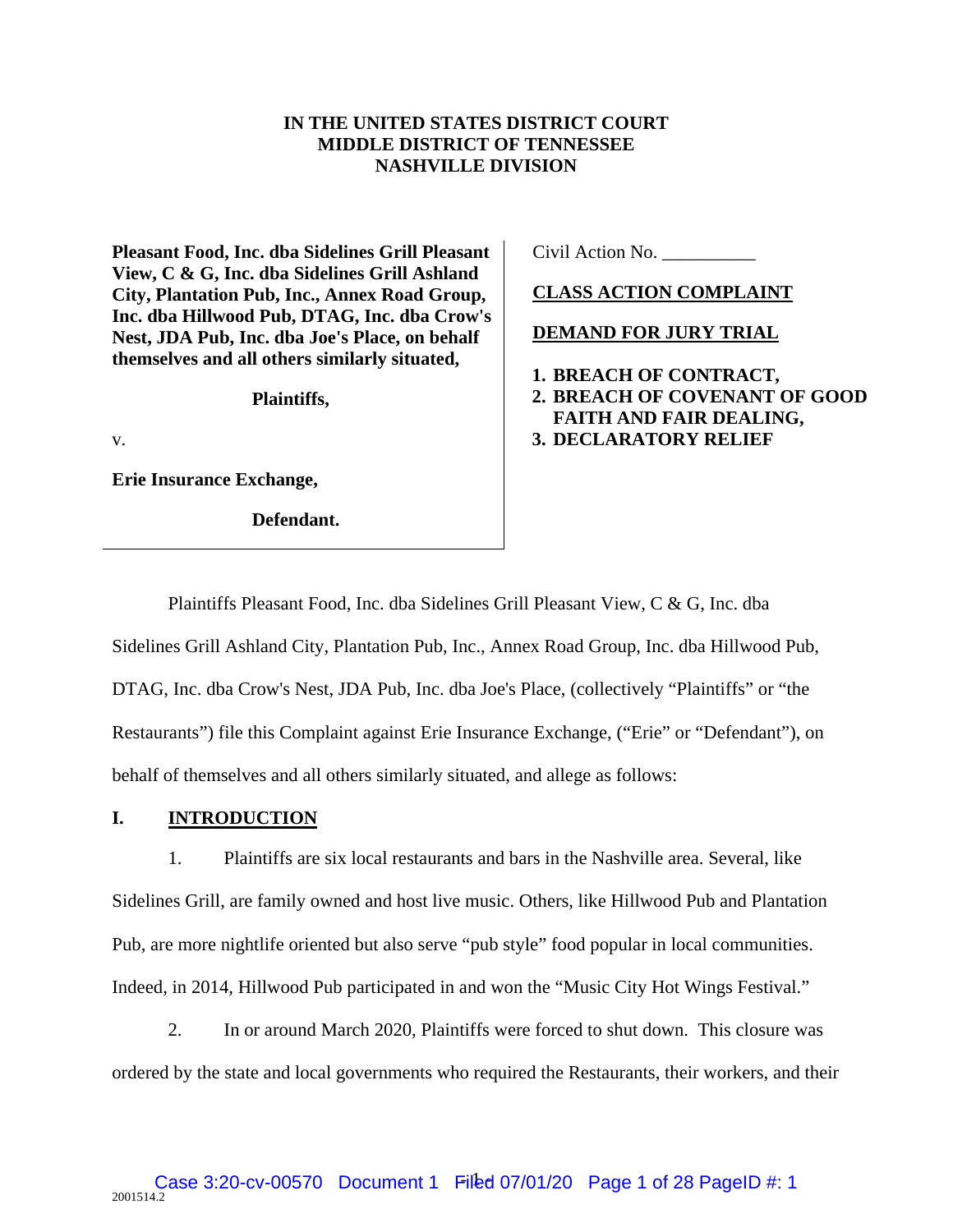customers to "shelter in place" and abide by strict "social distancing" guidelines. These compulsory shutdowns forced the Restaurants to lay off employees and forgo income for several months while continuing to pay many regular expenses. This caused severe financial losses, which Plaintiffs were unable to recoup even after they were permitted to re-open with limitations.

3. To protect their business from catastrophic situations like this one, the Restaurants purchased insurance from Defendant that included coverage for business interruption. The Restaurants' policies expressly provide coverage for "Lost Income" and the consequences of actions by "Civil Authority." Accordingly, the restaurants reasonably expected that their policies would help protect their businesses in the event that the government ordered them to stop or severely restrict operations in connection with a pandemic or any other Covered Cause of Loss.

4. Notwithstanding, and contrary to, the coverage provisions in their policies with Defendant, and the obligations Defendant undertook in exchange for the Restaurants' insurance premium payments, when Plaintiffs submitted claims with Defendant for coverage, Defendant summarily denied the Restaurants' claims. These denials were part of a premeditated strategy by Defendant to deny all claims related to the "shelter in place" orders and COVID-19. They were untethered to the facts of the claims, which Defendant did not adequately investigate, or the specific coverage provided by the Restaurants' policies, and were therefore illegal.

5. The other members of the proposed Class (defined below) were subject to the same conduct by Defendant. As a result of Defendant's conduct alleged herein, the Restaurants and other Class members suffered damages and, absent appropriate injunctive and declaratory relief, will continued to be harmed by Defendant's misconduct.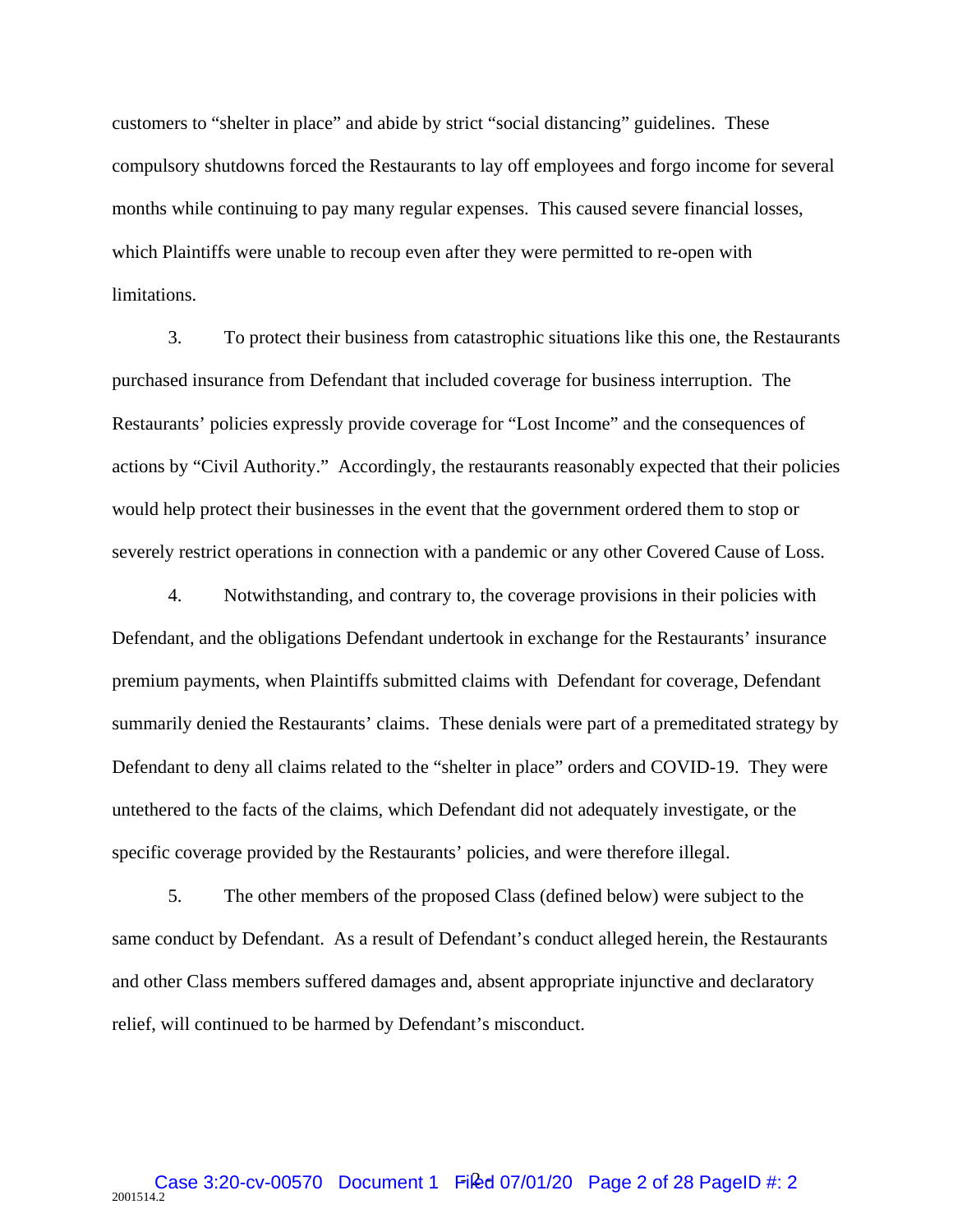## **II. PARTIES**

### **A. Representative Plaintiffs**

6. Plaintiff Pleasant Food, Inc. is a Tennessee Corporation that does business as Sidelines Grill Pleasant View.

7. Plaintiff C & G, Inc. is a Tennessee Corporation that does business as Sidelines Grill Ashland City.

8. Plaintiff Plantation Pub, Inc. is a Tennessee Corporation.

9. Annex Road Group, Inc. is a Tennessee Corporation that does business as Hillwood Pub.

10. DTAG, Inc. is a Tennessee Corporation that does business as Crow's Nest.

11. JDA Pub, Inc. is a Tennessee Corporation that does business as Joe's Place.

# **B. Defendant**

12. Defendant Erie Insurance Exchange is a Pennsylvania corporation with its

headquarters and principal place of business in Erie, Pennsylvania.

13. Defendant utilizes Erie Insurance Group as a fictitious name.

14. Defendant is registered to sell insurance in Tennessee with the Tennessee

Department of Commerce and Insurance.

- 15. Defendant sells insurance in Tennessee.
- 16. Defendant maintains two or more physical offices in Tennessee.<sup>1</sup>
- 17. Employees at Defendant's offices in Tennessee sell or help sell insurance in

Tennessee.

 1 https://www.erieinsurance.com/contact-erie/locations/tennessee;

https://www.erieinsurance.com/contact-

erie/~/link.aspx? id=780AD866693D4C5AA6EBA4D895ADF5F9& $zz=z$ .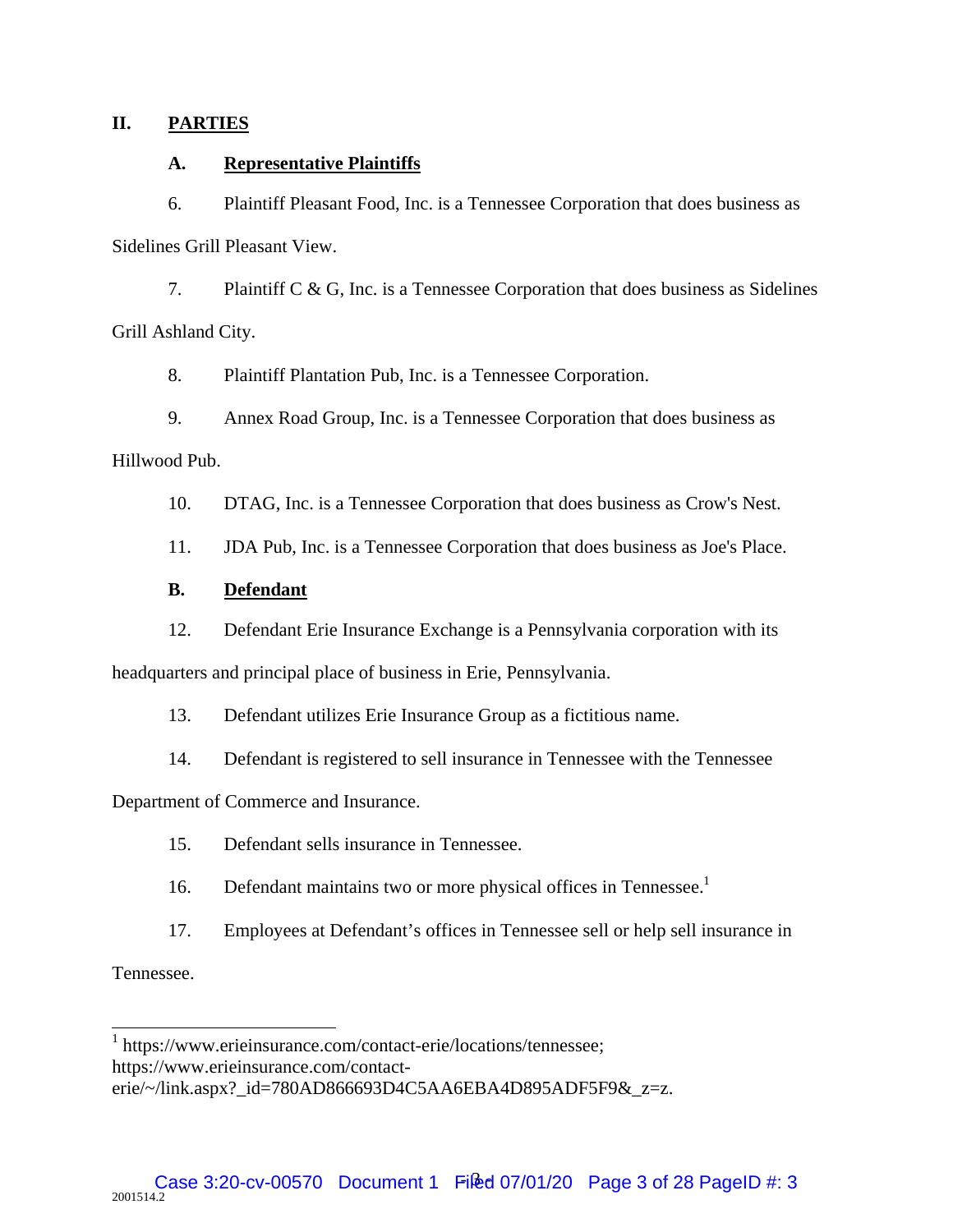18. Substantial correspondence by Defendant with Plaintiffs concerning their insurance policies, and coverage at issue here, was signed by Defendant's employees in Tennessee. *See* Ex. 1–5.

19. Defendant utilizes more than a hundred insurance agencies in Tennessee in furtherance of its insurance business. $<sup>2</sup>$ </sup>

20. Defendant advertises these agents as "Erie Insurance agent[s]."<sup>3</sup>

21. Defendant represents that these agents sell Erie insurance.

## **III. JURISDICTION AND VENUE**

22. This Court has original jurisdiction pursuant to the Class Action Fairness Act, 28 U.S.C. § 1332(d), because (a) at least one member of the proposed Class is a citizen of a state different from that of Defendant, (b) the amount in controversy exceeds \$5,000,000, exclusive of interest and costs, (c) the proposed Class consists of more than 100 class members, and (d) none of the exceptions under 28 U.S.C. § 1332(d) apply to this action.

23. This Court has personal jurisdiction over Defendant because Defendant is registered to do business in Tennessee, has sufficient minimum contacts in Tennessee, and otherwise intentionally avails itself of the markets within Tennessee through its business activities, such that the exercise of jurisdiction by this Court is proper. Moreover, the claims of Plaintiffs in this case arise out of and directly relate to Defendant's contacts with Tennessee.

24. Venue is proper in this District under 28 U.S.C. § 1391(b) because a substantial part of the events or omissions giving rise to Plaintiffs' claims occurred in this District. Defendant has marketed, advertised, sold, and maintained insurance policies, and otherwise conducted extensive business, within this District.

<sup>&</sup>lt;sup>2</sup> https://www.erieinsurance.com/agencies/tn

<sup>3</sup> *Id.*; https://www.erieinsurance.com/find-an-insurance-agent.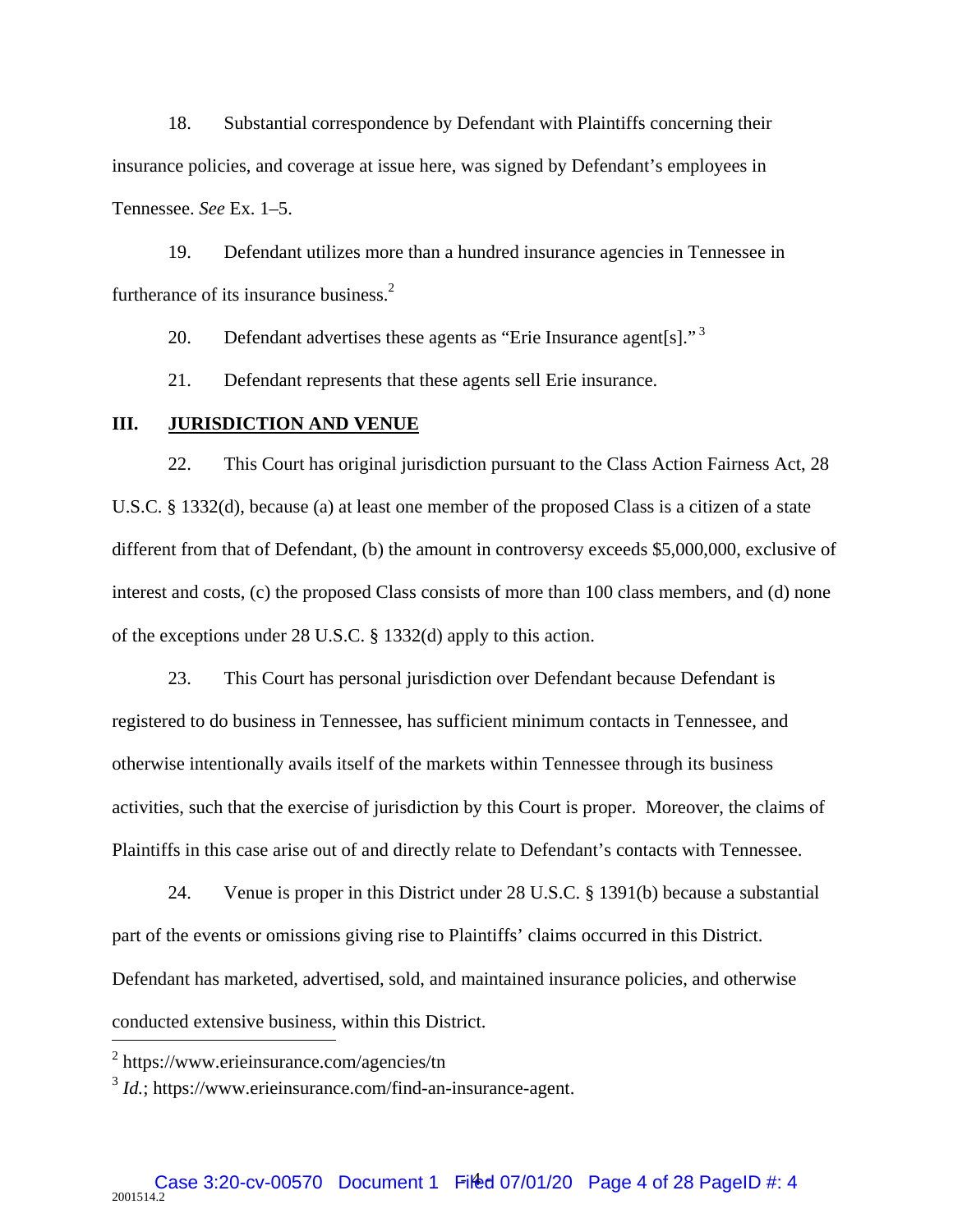### **IV. FACTUAL BACKGROUND**

 $\overline{a}$ 

#### **A. The Rapid Spread of Coronavirus**

25. COVID-19 is an infectious disease caused by a recently discovered novel coronavirus known as SARS-CoV-2 ("Coronavirus" or "COVID-19"). The first instances of the disease spreading to humans were diagnosed in or around December 2019.

26. According to the World Health Organization ("WHO"): "People can catch COVID19 from others who have the virus. The disease can spread from person to person through small droplets from the nose or mouth which are spread when a person with COVID-19 coughs or exhales. These droplets land on objects and surfaces around the person. Other people then catch COVID-19 by touching these objects or surfaces, then touching their eyes, nose or mouth. People can also catch COVID-19 if they breathe in droplets from a person with COVID-19 who coughs out or exhales droplets."4

27. This is problematic, *inter alia*, because a human sneeze can expel droplets of mucus and saliva that travel at nearly a hundred miles an hour and can spread up to 27 feet.<sup>5</sup>

28. According to a recent report in the New York Times, "[a]n infected person talking for five minutes in a poorly ventilated space can also produce as many viral droplets as one infectious cough."<sup>6</sup> The more people in a conversation, the more droplets are dispersed.

<sup>6</sup> *See* Yuliya Pashina-Kottas, et al., "This 3-D Simulation Shows Why Social Distancing Is So Important, *The New York Times* (April 21, 2020), *available at*

<sup>4</sup> *See* Q&A on coronaviruses (COVID-19), "How does COVID-19 spread?," World Health Organization (April 16, 2020), *available at* https://www.who.int/news-room/q-a-detail/q-acoronaviruses (last visited April 21, 2020).

<sup>5</sup> Sarah Gibbens, "See how a sneeze can launch germs much farther than 6 feet," *National Geographic* (April 17, 2020), *available at* www.nationalgeographic.com/science/2020/04/ coronavirus-covid-sneeze-fluid-dynamics-in-photos/ (last visited April 20, 2020).

https://www.nytimes.com/interactive/2020/04/14/science/coronavirus-transmission-cough-6 feet-ar-ul.html (last visited April 21, 2020).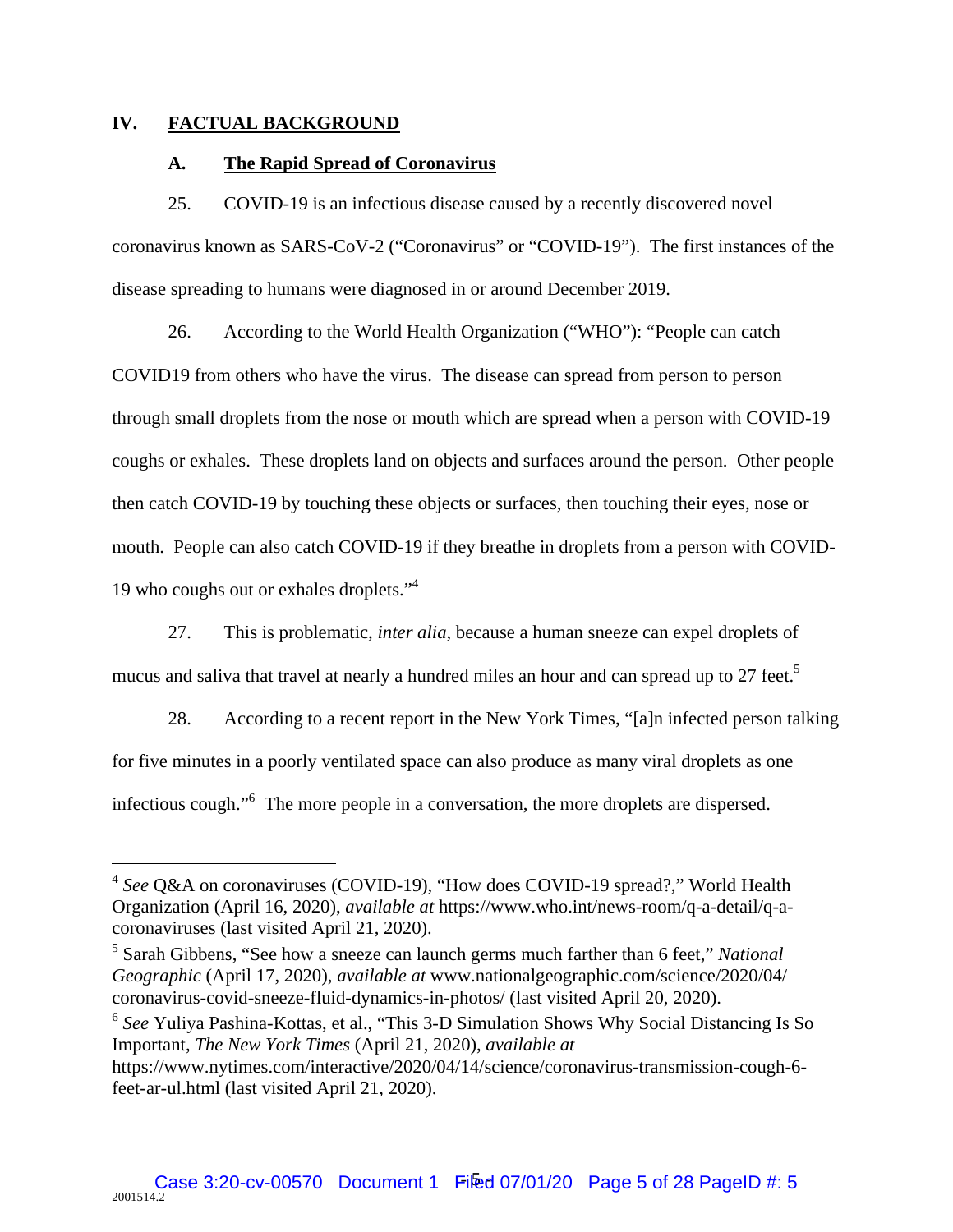29. Although these droplets are smaller and less visible than rust, mold, or paint, they are physical objects which can travel to other objects and cause harm.

30. These droplets can spread Coronavirus when they reach humans directly, or when they land on habitable surfaces where they can survive until that surface is touched by a potential human host. $^7$ 

31. Droplets containing Coronavirus infect a variety of surfaces and objects for a

period of hours, days, or weeks, if not longer. After inspecting a cruise ship inhabited by

passengers carrying the Coronavirus, the CDC reported that Coronavirus was detectable on

various surfaces inside the cruise ship up to 17 days after passengers had vacated the cabins. $8$ 

32. Recent scientific evidence shows that Coronavirus can survive and remain

virulent on stainless steel and plastic for three to six days; on glass and banknotes for three days;

and on wood and cloth for 24 hours.<sup>9</sup>

 $\overline{a}$ 

33. Testing involving similar viruses in the Coronavirus family shows that

Coronavirus can likely survive on ceramics, silicon rubber, or paper for up to five days if not  $longer.<sup>10</sup>$ 

<sup>7</sup> *See*, *e.g.*, CDC website, "How COVID-19 Spreads*,"* 2020, *available at* https://www.cdc.gov /coronavirus/2019-ncov/prevent-getting-sick/how-covid-spreads.html (last visited April 21 2020).

<sup>8</sup> *See* Leah E. Moriary, et al., "Public Health Responses to COVID-19 Outbreaks on Cruise Ships — Worldwide, February–March 2020," 69 *Morbidity and Mortality Weekly Report* 347 (March 23, 2020), *available at* https://www.cdc.gov/mmwr/volumes/69/wr/pdfs/mm6912e3-H.pdf (last visited April 21, 2020).

<sup>9</sup> *See* Neeltje van Doremalen, et al., "Aerosol and Surface Stability of SARS-CoV-2 as Compared to SARS-CoV-1," New England Journal of Medicine (Mar. 17, 2020), *available at* https://www.nejm.org/doi/pdf/10.1056/NEJMc2004973 (last visited April 21, 2020); Alex W.H. Chin, et al., "Stability of SARS-CoV-2 in different environmental conditions," The Lancet Microbe (April 2, 2020), available at https://doi.org/10.1016/S2666-5247(20)30003-3 (last visited April 21, 2020).

<sup>&</sup>lt;sup>10</sup> See Guenter Kampf, et al., "Persistence of coronaviruses on inanimate surfaces and their *Footnote continued on next page*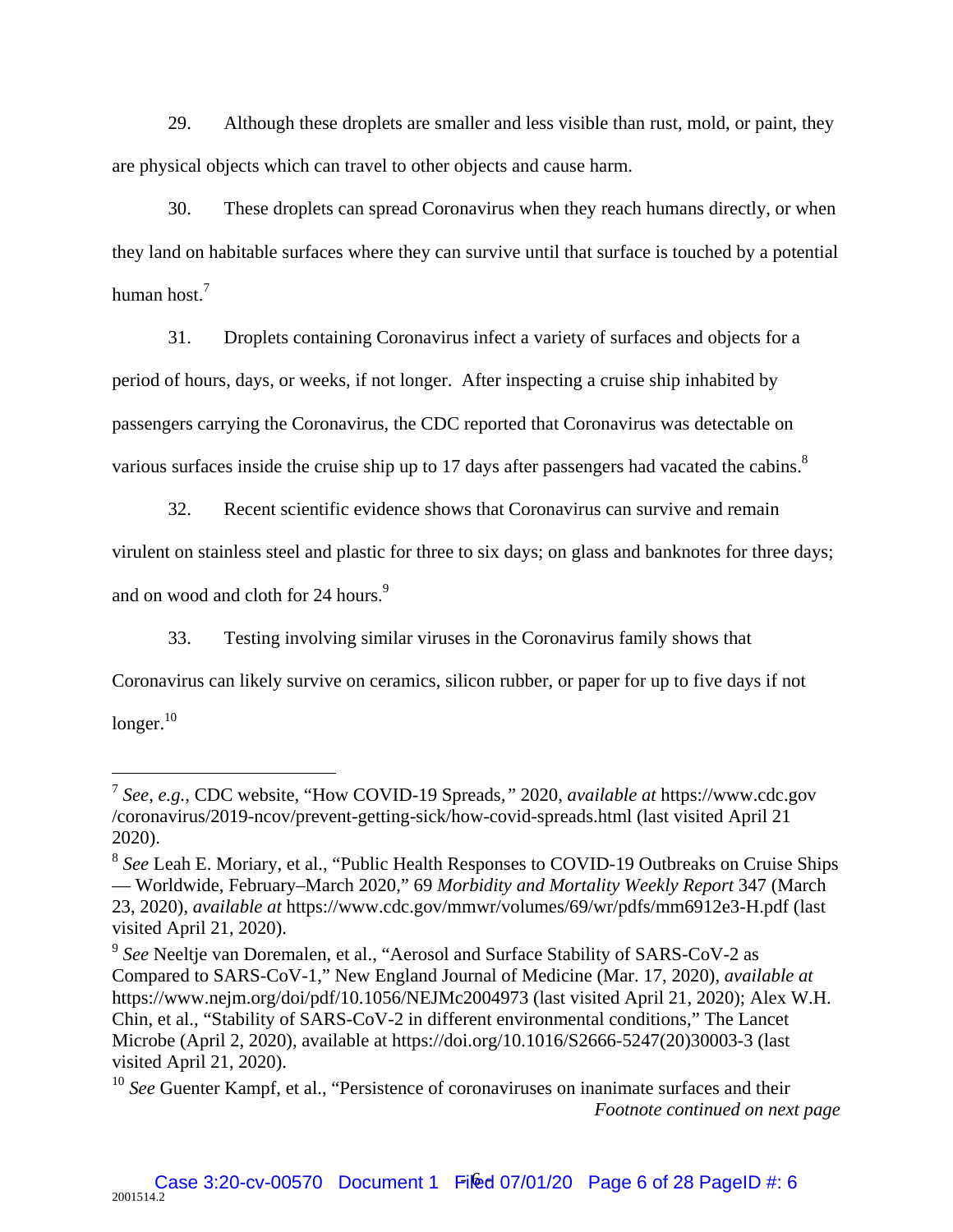34. When public areas containing such surfaces may have been exposed to

Coronavirus, a number of countries including China, Italy, France, and Spain have required such areas to be fumigated prior to re-opening.<sup>11</sup>

35. This Coronavirus has spread throughout Tennessee and the United States.

# **B. Governments Around the Country Order Everyone to Shelter in Place**

36. As the virus spread in Tennessee, state and local officials began discussing wide scale business closures.

37. On March 13, 2020 President Trump declared the COVID-19 outbreak a national

emergency.

38. On March 16, 2020, the Centers for Disease Control and Prevention, and

members of the national Coronavirus Task Force issued to the American public guidance, styled

as "30 Days to Slow the Spread" concerning measures to slow the spread of COVID-19. This

guidance advocated for far-reaching social distancing measures, such as working from home,

<sup>11</sup> See Mike Bird, et al., "China Is Open for Business, but the Postcoronavirus Reboot Looks Slow and Rocky," *The Wall Street Journal* (March 26, 2020), *available at*

www.wsj.com/articles/china-is-open-for-business-but-the-post-coronavirus-reboot-looks-slowand-rocky-11585232600 (last visited April 22, 2020); Jason Horowitz, "In Italy, Going Back to Work May Depend on Having the Right Antibodies," *The New York Times* (April 4, 2020), *available at* www.nytimes.com/2020/04/04/world/europe/italy-coronavirus-antibodies.html (last visited April 22, 2020); Sarah Elzas, "French Teachers Push Back against Reopening Schools in May," *RFI* (released online Apr. 14, 2020), *available at* www.rfi.fr/en/france/20200414-frenchteachers-push-back-against-reopening-schools-in-may (last visited April 22, 2020); Claudia Nuñez, "On the Front Line of the Coronavirus Threat in Spain, Tractors Scatter the Streets with Hope," *Los Angeles Times* (March 27, 2020), *available at* www.latimes.com/worldnation/story/2020-03-27/on-the-front-line-of-the-pandemic-tractors-scatter-the-streets-with-hope (last visited April 22, 2020).

 $\overline{a}$ *Footnote continued from previous page*

inactivation with biocidal agents," 104 Journal of Hospital Infection 246 (Feb. 6, 2020), *available at* https://www.ncbi.nlm.nih.gov/pmc/articles/PMC7132493/pdf/main.pdf (last visited Apr. 21, 2020).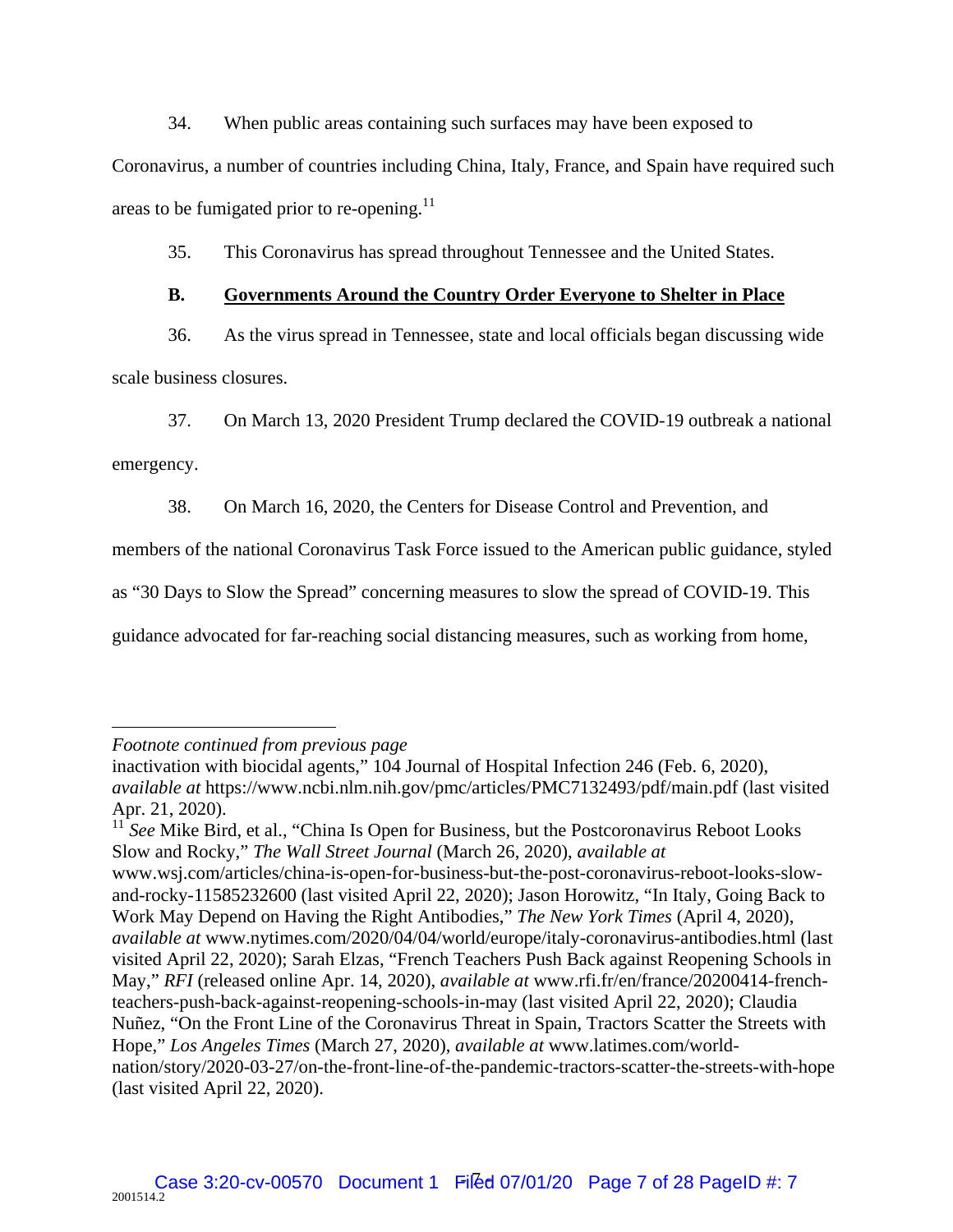avoiding shopping trips and gatherings of more than 10 people, and staying away from bars, restaurants, and food courts.

39. On March 22, 2020, citing President Trump's declaration, CDC guidance, and a pattern of similar statewide and local orders, Governor Lee issued executive order 17 requiring that "Restaurants, bars, and similar food or drink establishments, including nightclubs, shall not be open to persons, except only to offer drive-through, pickup, carry-out, or delivery service for food or drink." Ex. 6 at 3.

40. On March 28, 2020 the United States Department of Homeland Security issued a memorandum concerning the "Identification of Essential Critical Infrastructure Workers During Covid-19 Response."12 This memorandum provided guidance for the implementation and standardization of all state shelter in place orders and the restrictions they place on different essential and non-essential businesses.

41. Following this advice, and recognizing that there had been numerous confirmed cases of COVID-19 in their jurisdictions, many state and local government administrations across the nation recognized the need to take steps to protect their residents from the spread of COVID-19. As a result, many governmental administrations entered civil authority orders interrupting or severely curtailing business operations of non-essential businesses that interact with the public and provide gathering places for the individuals.

42. As reflected, for example, by an April 10, 2020 proclamation by the City and County of San Francisco, these civil authority orders have been issued "because of the propensity of the virus to spread person to person and also because the virus physically is causing property loss or damage due to its proclivity to attach to surfaces for prolonged periods

<sup>&</sup>lt;sup>12</sup> https://www.cisa.gov/sites/default/files/publications/Version\_3.0\_CISA\_Guidance\_on\_ Essential\_Critical\_Infrastructure\_Workers\_1.pdf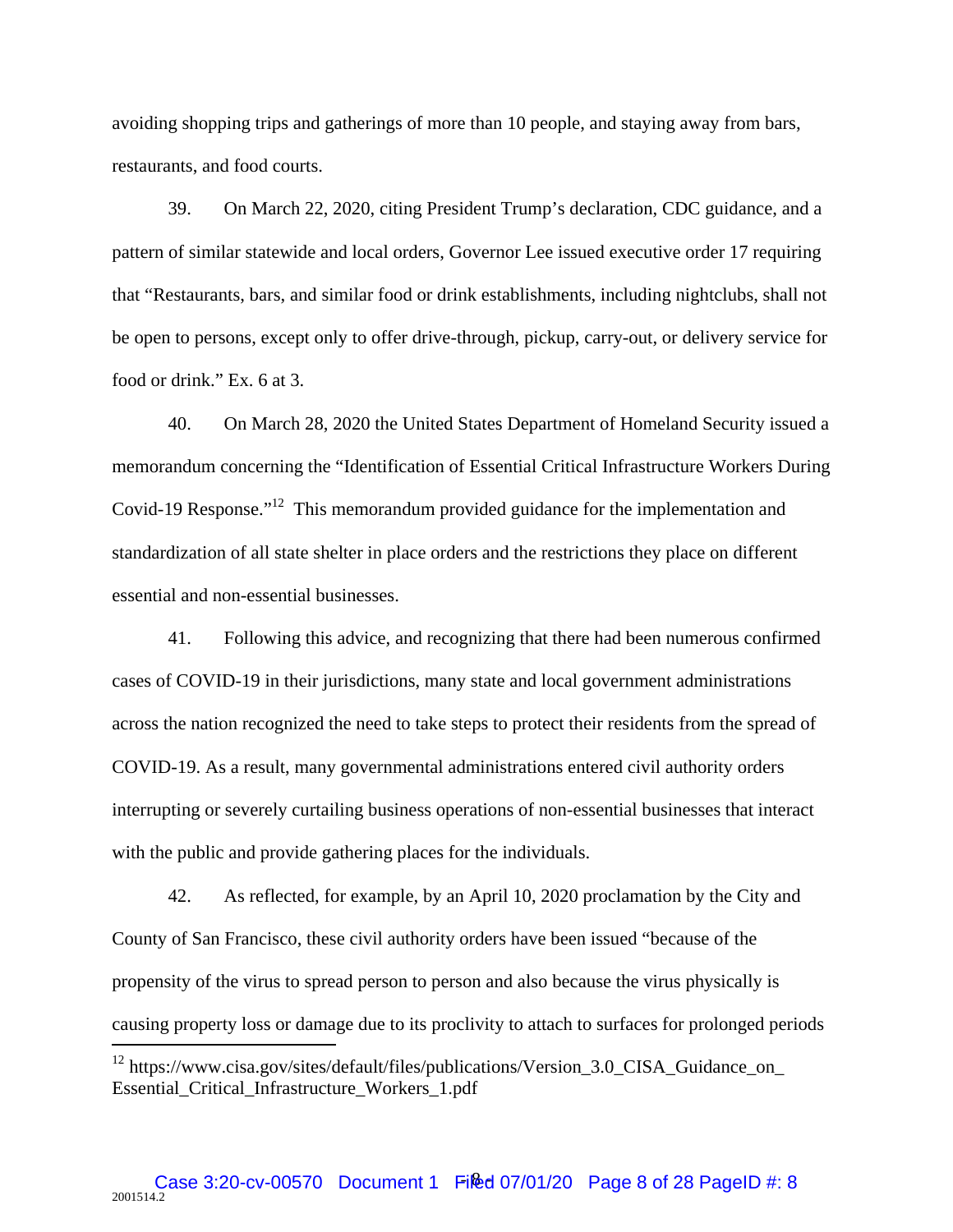of time." Ex. 7 at 2. *See also* Ex. 8 and 9 (reflecting similar findings in New York City and Los Angeles).

43. For its part, on March 15 and 20, 2020 the Metropolitan Government of Nashville and Davidson County Health Department issued orders summarized by Amended and Restated Order 1 which prohibited restaurants, bars, and similar businesses in its jurisdiction from serving food and drink on the premises. These restrictions were later modified on May 22, 2020, retaining limitations on access and use.

44. On March 30, 2020, Governor Lee issued Executive Order 21 requiring the closure of all entertainment and recreational gathering facilities, including night clubs and concert venues. Ex. 10 at 2.

45. Executive orders 17 and 21 were subsequently extended by Executive Order 27, dated April 13, 2020, through April 30, 2020.

46. On April 28, 2020, Governor Lee issued Executive Order 30 extending the closure of recreational facilities and modifying the restrictions on access to and the use of restaurants, bars, night clubs, and live performance venues for purpose of providing certain food service, retaining limitations on access and use. Ex. 11 at 6–7.

47. On May 22, 2020 Governor Lee issued Executive Order 38 modifying the restrictions on access to and the use of bars, night clubs, and limited service restaurants for purposes of provided limited table service of beverages, retaining limitations on access and use. Ex. 12 at 7-8.

48. Collectively, the above-referenced orders of the State of Tennessee and relevant local authorities are referred to herein as the "Orders."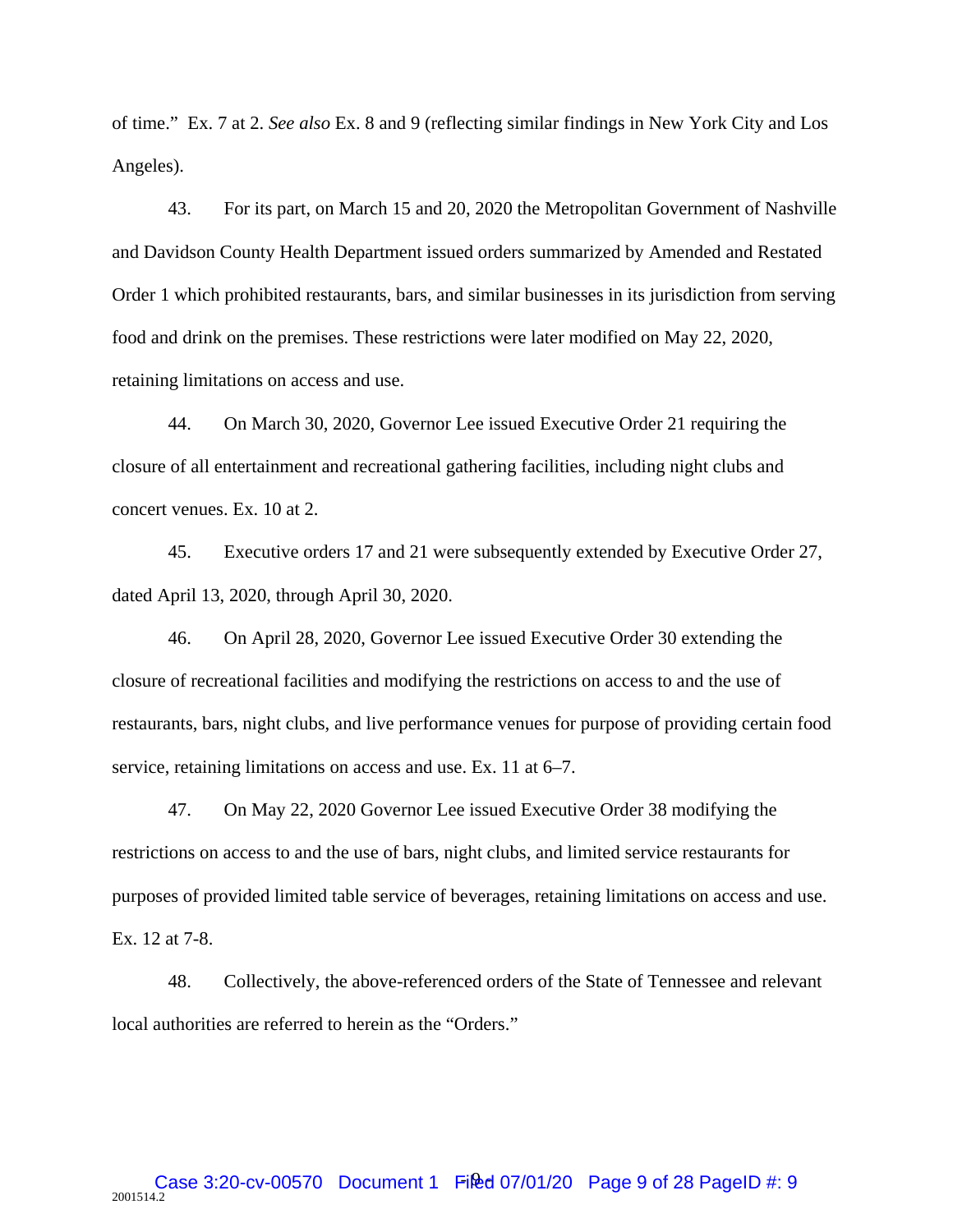49. Statewide efforts similar to Tennessee's have been implemented around the country in responses to thousands if not hundreds of thousands of confirmed inflections. State governments have required large scale business closures and imposed other limitations on customer and employee movement that prevent restaurants from operating and/or force them to suffer losses.

50. For example, on March 16, 2020, New York Governor Andrew Cuomo, in conjunction with New Jersey Governor Phil Murphy and Connecticut Governor Ned Lamont ordered the closure of all gyms, movie theaters, bars and casinos. Ex.  $13-15$ ,  $13$  Restaurants were also ordered to close except for the fulfillment of take-out and delivery orders. *Id.*

51. In all, 49 state governments have enacted at least one civil authority order prohibiting or severely limiting dine in service and other operations at restaurants.<sup>14</sup> South Dakota is the only state whose government may not yet have enacted such an order at the state level.

52. The Orders were issued due to direct physical loss of and/or direct physical damage to properties. In each jurisdiction, there were numerous individuals who tested positive for COVID-19, and the number of positive tests continues to grow. Further, COVID-19 was and is present in these areas because, for example, it has attached to properties and surfaces on, at, or within properties; and because COVID-19 was and is being transmitted in or between properties throughout these areas, including but not limited to transmission through the air, through

 $13$  These orders were subsequently extended until May 15, 2020 by Governors Cuomo (NY), Murphy (NJ), and Lamont (CT). *See* Caitlin Oprysko, Politico (April 16, 2020), "More than a dozen states have extended stay-home orders past White House deadline," https://www.politico.com/news/2020/04/16/coronavirus-stay-home-orders-extended-190889 (last accessed May 5, 2020).

1

<sup>&</sup>lt;sup>14</sup> https://www.kff.org/health-costs/issue-brief/state-data-and-policy-actions-to-addresscoronavirus/ (last accessed May 3, 2020)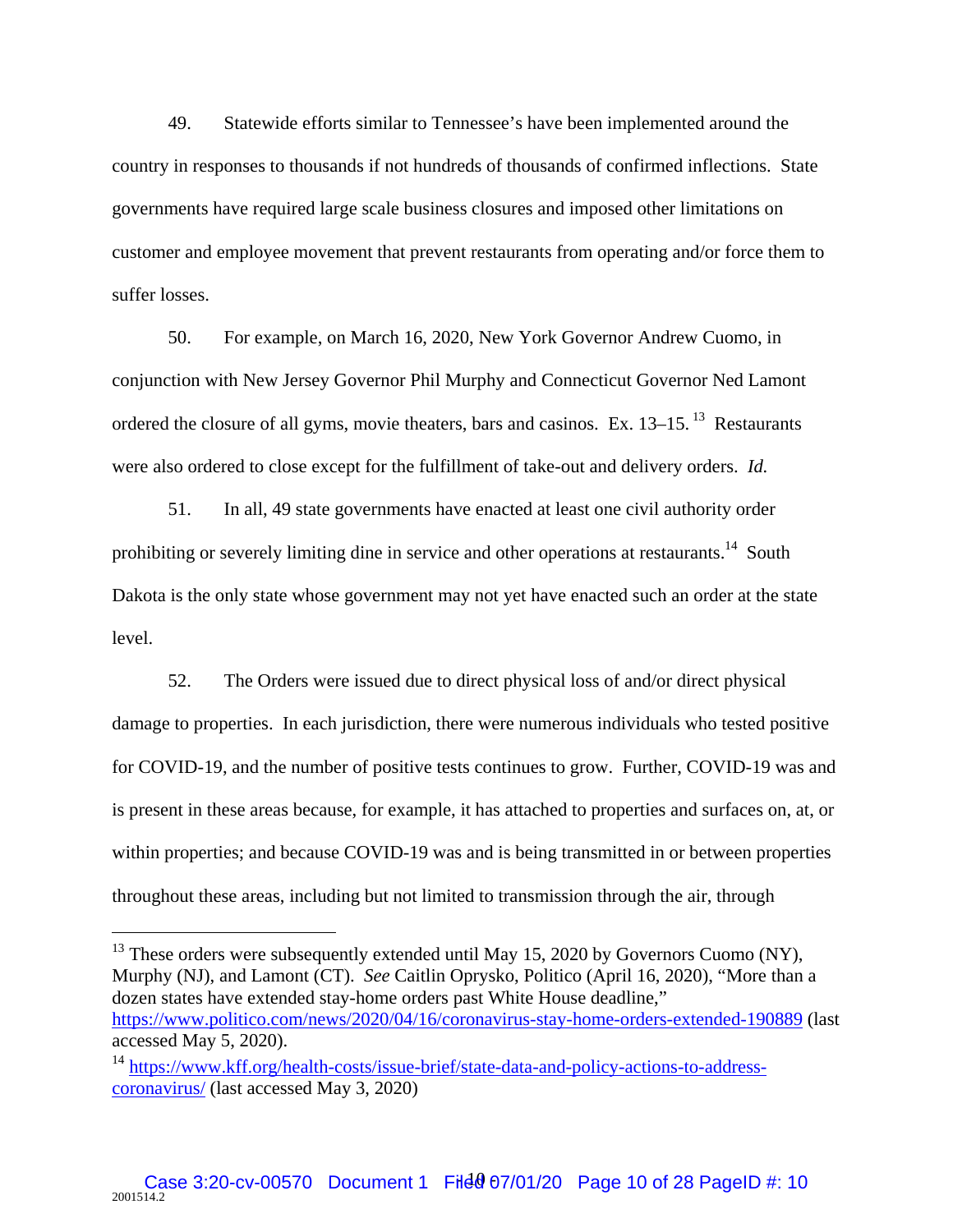ventilation systems, or through contact with contaminated surfaces. The presence of COVID-19 resulted in and continues to result in direct physical loss, including but not limited to loss of use of properties, as well as direct physical damage to properties. The Orders were issued by governmental entities due to these types of direct physical loss of, and/or direct physical damage to, properties within their respective jurisdictions.

# **C. The Restaurants Close**

53. All of the Restaurants have serving areas which are spaces where patrons may receive and consume food and drink on the premises of the Restaurants. This includes (but is not limited to) dining rooms, dining areas, drinking areas, lounges, patios, outdoor service areas, seating around bars or drink service areas.

54. Under the Orders, the Restaurants were forced to close their serving areas to the public, thereby prohibiting access to, use of, and operations at the Restaurants.

55. Under the Orders, the Restaurants were forced to suspend dine in food and/or drink offerings at the Restaurants and service of dine in food and/or drink to customers, thereby prohibiting access to, use of, and operations at the Restaurants.

56. Under the Orders, customers were prohibited from accessing and using the Restaurants' serving areas, thereby prohibiting access to, use of, and operations at the Restaurants.

57. Under the Orders, customers were prohibited by social distancing guidelines from accessing and utilizing the Restaurants' serving areas, thereby prohibiting access to, use of, and operations at the Restaurants.

58. Under the Orders, the Restaurants' employees were prohibited from traveling to or accessing the Restaurant for purposes of preparing and serving dine in food and/or drink, thereby prohibiting access to, use of, and operations at the Restaurants.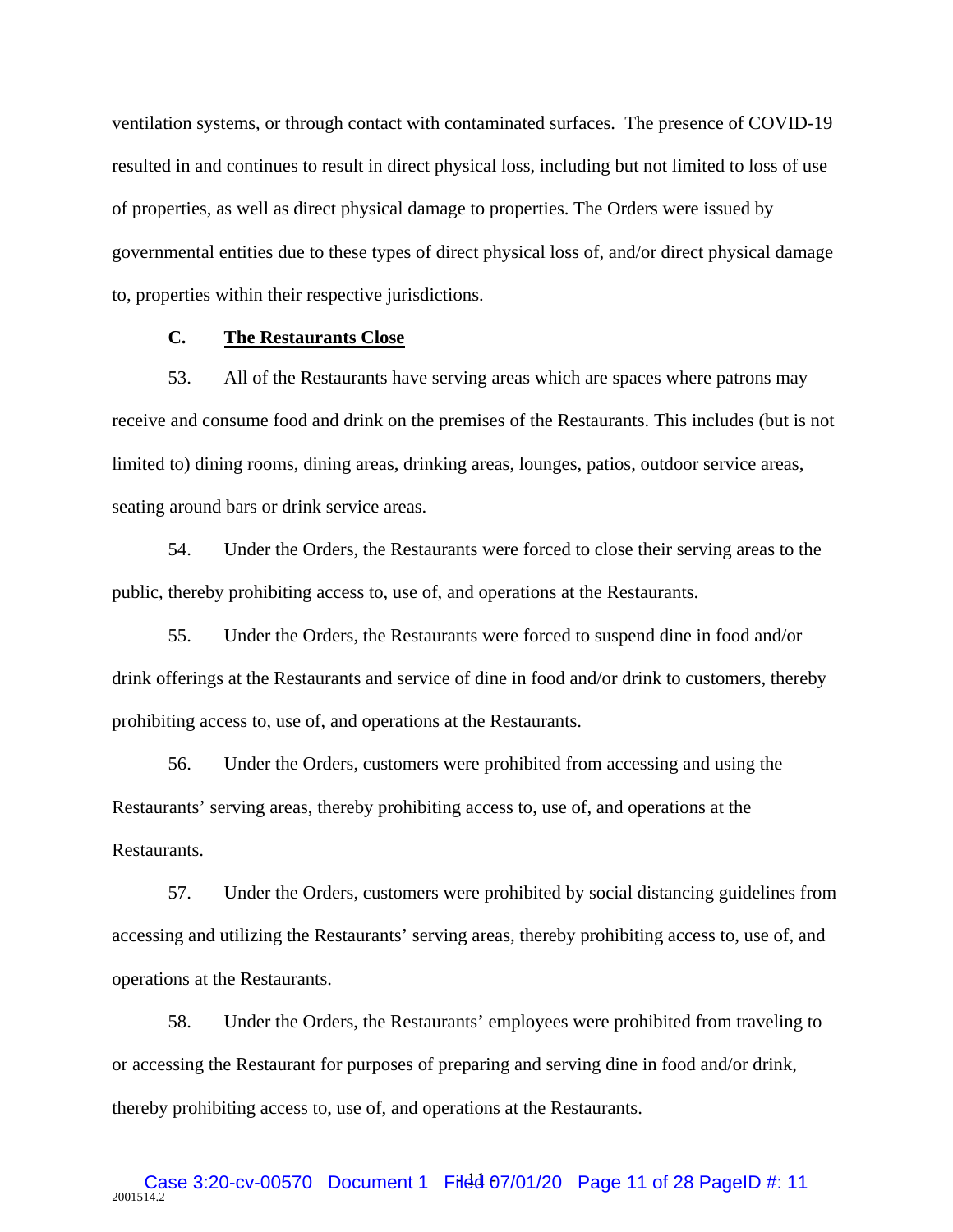59. Under the Orders, the Restaurants' employees were prohibited from traveling to or accessing portions of the Restaurant utilized exclusively for preparing and serving dine in food and/or drink, thereby prohibiting access to, use of, and operations at the Restaurants.

60. Under the Orders, the Restaurants' employees were prohibited from working in close proximity to each other, thereby prohibiting access to, use of, and operations at the Restaurants. This includes, but is not limited to, social distancing requirements and other safety requirements that are not compatible with professional use of a kitchen and/or drink preparation areas. Under the Orders, both Restaurants lost access to portions of the Restaurants (and property therein), lost use of the Restaurants (and property therein), lost necessary use of necessary facilities at the Restaurants (and property therein), and interrupted operations at the Restaurants.

61. As a result, the Restaurants were rendered untenantable and suffered and continue to suffer substantial lost business income and other financial losses.

62. These extraordinary losses of business income (and concern for their employees' welfare) are precisely why the Restaurants took out insurance policies with Defendant that included business interruption coverage, which were meant to cover these losses.

**D. The Losses From These Closures Are Covered Business Interruptions** 

63. The Restaurants purchased insurance policies from Defendant that included business interruption (and other related) insurance coverage.

64. Plaintiff Pleasant Food, Inc. which does business as Sidelines Grill Pleasant View has an insurance policy with Defendants under policy number Q97-1245271.

65. Plaintiff  $C & G$ , Inc. which does business as Sidelines Grill Ashland City has an insurance policy with Defendants under policy number Q97-0942058.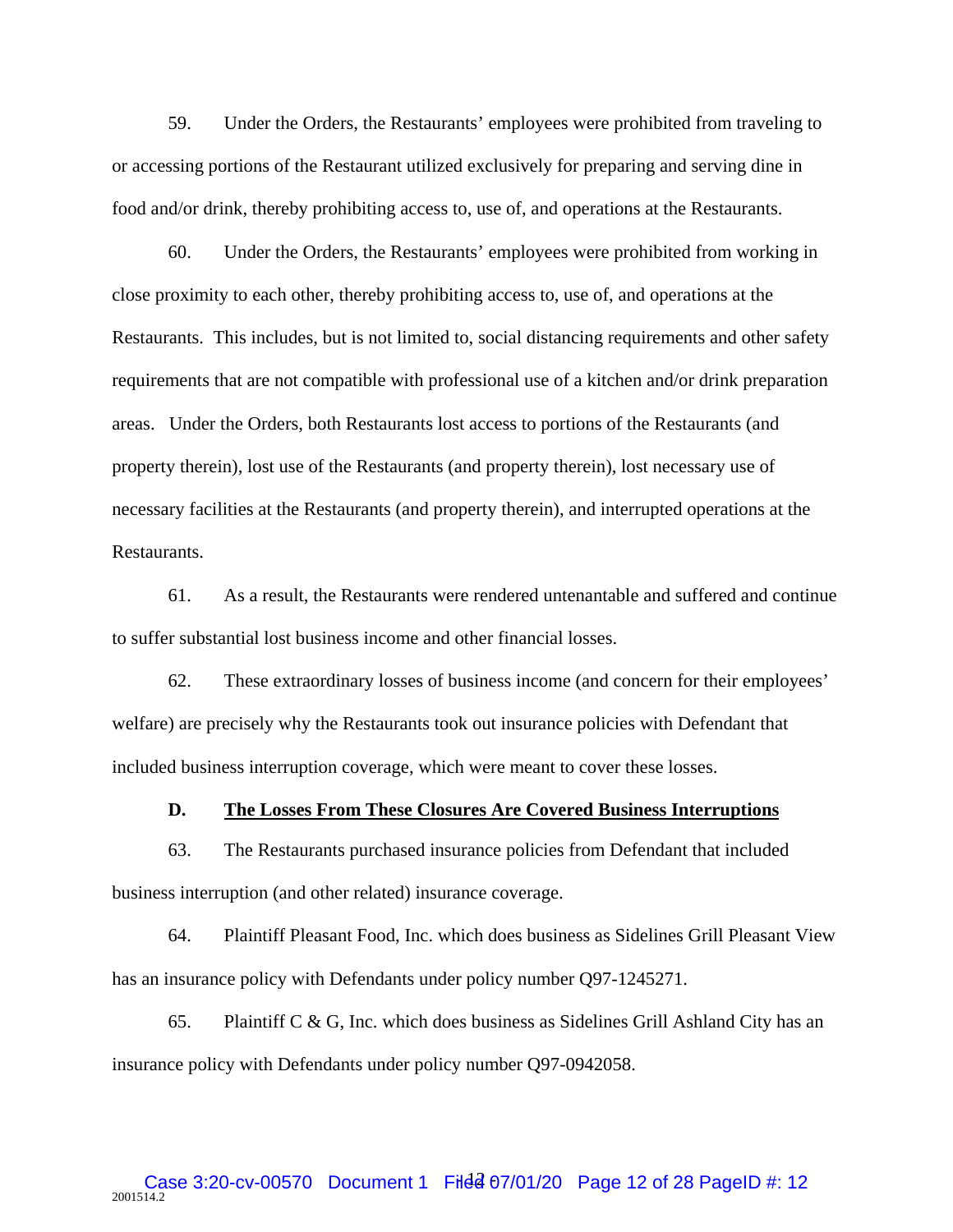66. Plaintiff Plantation Pub, Inc. has an insurance policy with Defendants under policy number Q97-1322853.

67. Annex Road Group, Inc. which does business as Hillwood Pub has an insurance policy with Defendants under policy number Q97-1827835.

68. DTAG, Inc. which does business as Crow's Nest has an insurance policy with Defendants under policy number Q97-1029938.

69. JDA Pub, Inc. which does business as Joe's Place is also covered by insurance policy number Q97-1029938.

70. Collectively the Restaurants insurance policies with Defendant, including (but not limited to) those listed above, shall be referred to as the "Policies."

71. The Restaurants promptly and dutifully paid their premiums and complied with all other elements of the Policies and their agreements with Defendant.

72. In many countries, property insurance is sold on a specific peril basis. Such policies only cover losses from causes that are expressly covered like an earthquake, fire, or terrorist attack. Most property policies sold in the United States are all-risk property damage policies which cover losses from all causes that are not expressly excluded.

73. The Policies are all-risk property damage policies because their terms indicate that they cover all risks which can cause harm to physical property except for risks that are expressly and specifically excluded. In the Policies provided to Plaintiffs, Defendant indicated that they "insure[] against direct physical 'loss,' except 'loss' as excluded or limited in this policy." Ex. 16 at 15; Ex. 17 at 16.

74. The Policies provide Income Protection Coverage which includes "loss of 'income' and/or 'rental income' [the policyholder] sustain[s] due to partial or total 'interruption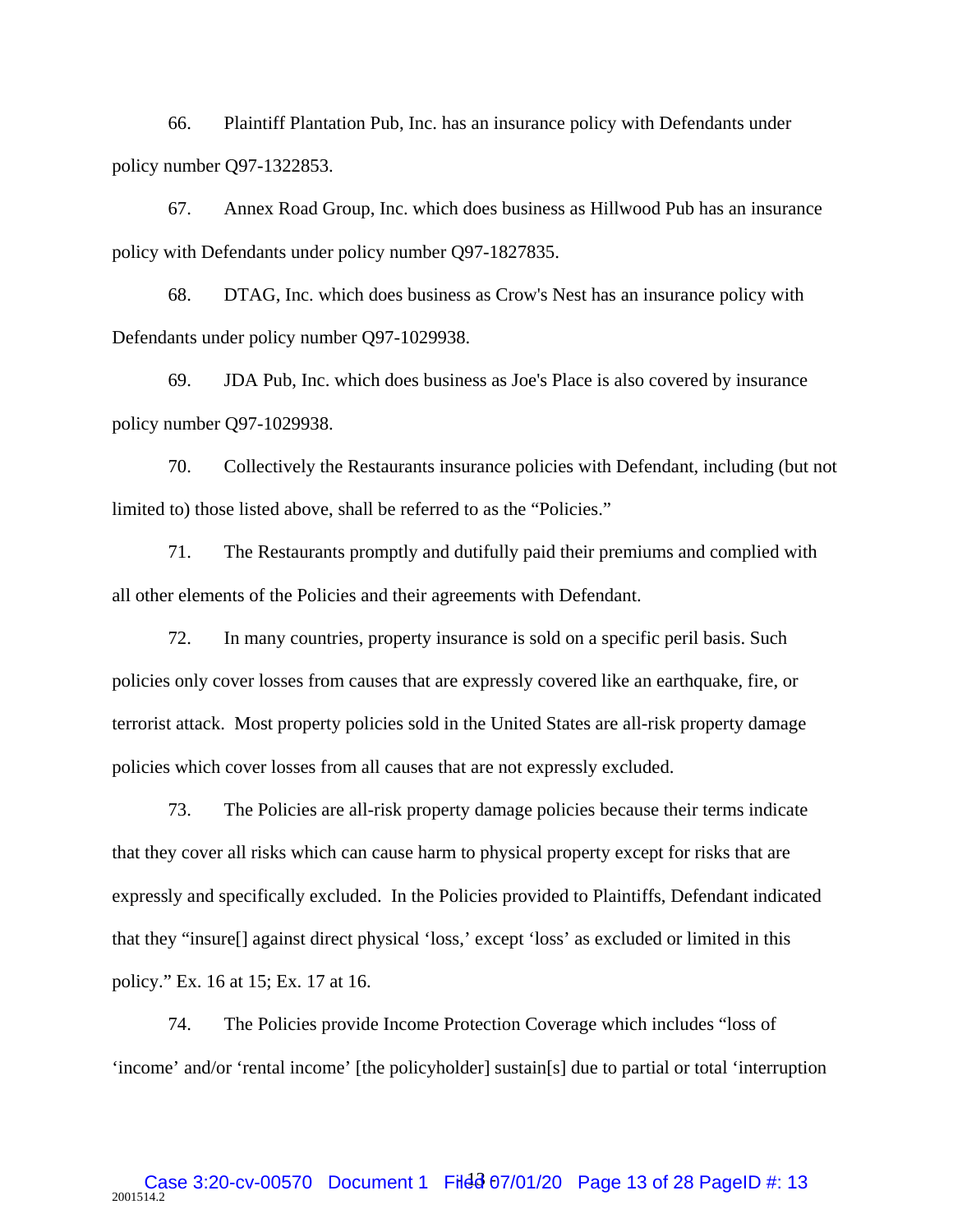of business' resulting directly from 'loss' or damage to property on the premises." Ex. 16 at 14; Ex. 17 at 15.

75. The Orders prohibited the physical access to, use of, and operations at and by the Restaurants, their employees, and their customers. This includes, among other things, loss of the ability to welcome customers onto the Restaurants' physical premises, offer the physical dining experience of eating or drinking on site, and use any of the physical property associated with these activities. As a result of the Orders, physical components of the Restaurants became unusable, damaged, and/or lost the ability to generate income.

76. As a result of this physical loss or damage, it became the Restaurants interrupted operations, lost business income, incurred necessary expenses, and suffered other related covered losses (including but not limited to extended business income and extra expenses).

77. The Restaurants' Policies also provide Civil Authority coverage, pursuant to which Defendant agreed that it "loss of 'income' and/or 'rental income'[the policyholder] sustain[s] and necessary 'extra expense' caused by action of civil authority that prohibits access to the premises." Ex. 16 at 15; Ex. 17 at 16.

78. The Restaurants are located in and near Nashville. As the Coronavirus spread, the streets on which the Restaurants are located, and the buildings and objects in and around them, became a breeding ground for the disease.

79. The Orders were issued due to direct physical loss of and/or direct physical damage to properties. There are numerous individuals who had tested positive for COVID-19, and those numbers continue to grow. COVID-19 was and is present in these areas because, for example, it has attached to properties and surfaces on, at, or within properties near the Restaurants; and because COVID-19 was and is being transmitted in or between properties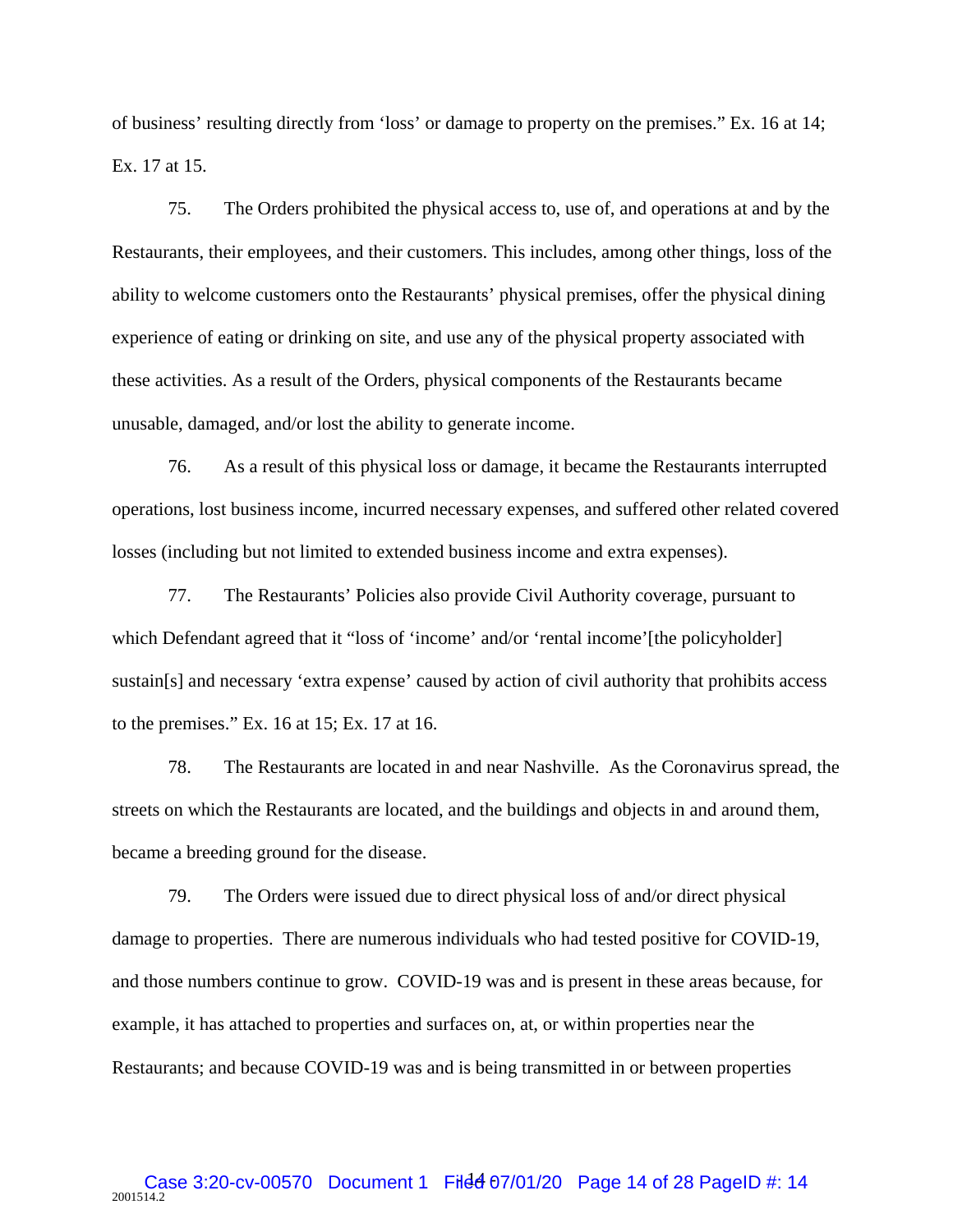throughout the areas near the Restaurants, including but not limited to transmission through the air, through ventilation systems, or through contact with contaminated surfaces. The presence of COVID-19 resulted in and continues to result in direct physical loss, including but not limited to loss of use of properties, as well as direct physical damage to properties, and this direct physical loss and/or direct physical damage prompted the issuance of the Orders. Underscoring this, prior to the issuance of the Orders, government authorities had been limiting access to other properties on the basis of the Coronavirus, including (but not limited to) sporting arenas, concert venues, and other places where large numbers of people may gather.

80. The prohibitions and limitations imposed by the Orders prohibited access to, use of, and operations at and by the Restaurants, their employees, and their customers. As a result of the Orders, components of the Restaurants became unusable and/or lost the ability to generate income.

81. As a result, the Restaurants lost business income, and suffered other related covered losses (including but not limited to extended business income and extra expenses).

82. COVID-19 is a Covered Cause of Loss under the Policies.

83. The Policies contain language and exclusions drafted by the Insurance Services Office ("ISO"). Ex. 16 at 94; Ex. 17 at 96.

84. On information and belief, the form used for the Policy is also used by Defendant for numerous other insurance policies issued by Defendant to the Class members.

85. The ISO is a company that drafts standard policy language for use in insurance contracts used by insurers around the country.

86. In 2006, the ISO drafted a new endorsement, CP 01 40 07 06, acknowledging that claims for business interruption losses would be filed under existing policy language for losses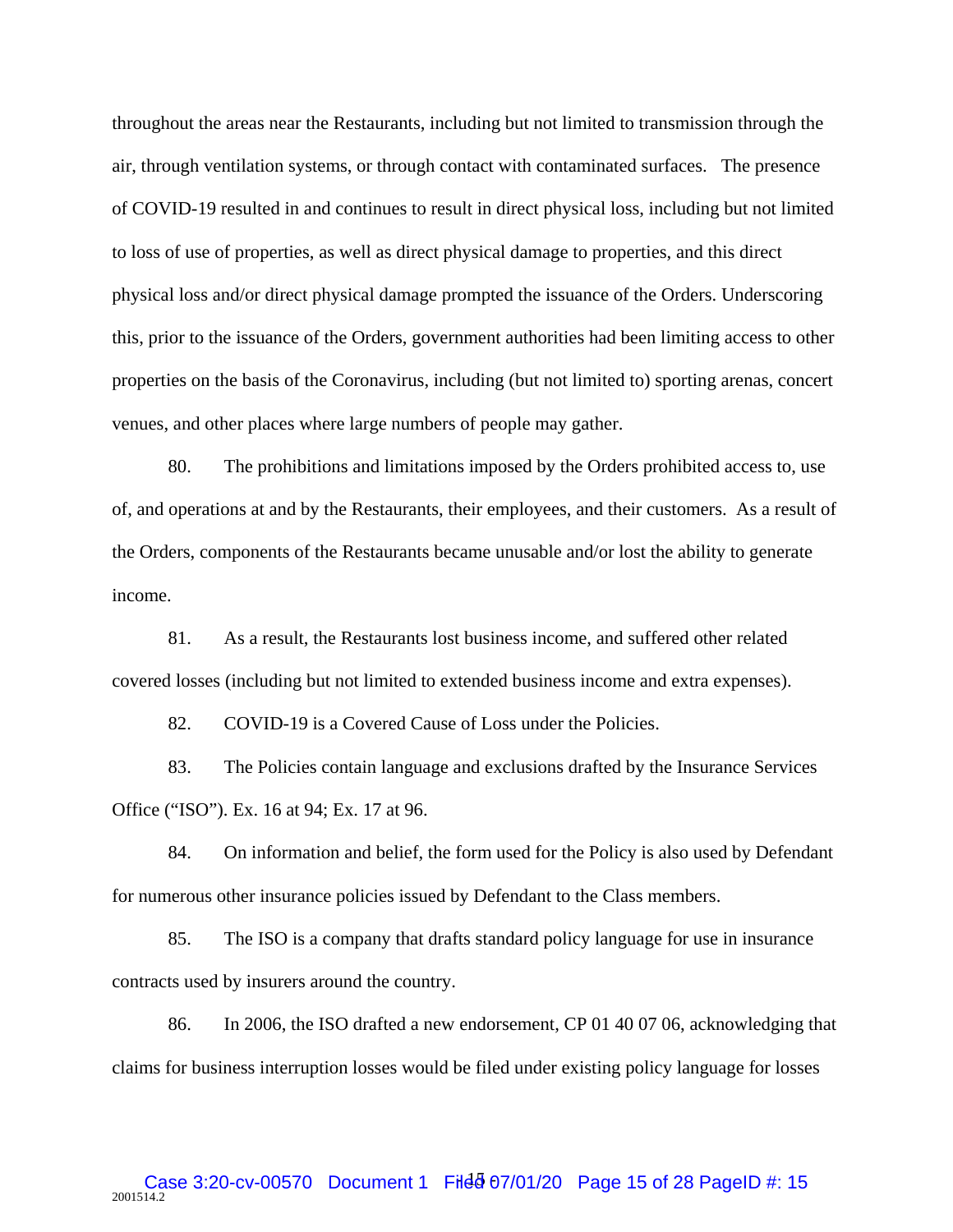resulting from the presence of disease-causing agents. Endorsement CP 01 40 07 06, which other insurers have since incorporated in policies, provides that the insurer "will not pay for loss or damage caused by or resulting from any virus, bacterium or other microorganism that induces or is capable of inducing physical distress, illness or disease."

87. When preparing CP 01 40 07 06, ISO, circulated a statement to state insurance regulators that included the following acknowledgement:

> Disease-causing agents may render a product impure (change its quality or substance), or enable the spread of disease by their presence on interior building surfaces or the surfaces of personal property. When disease-causing viral or bacterial contamination occurs, potential claims involve the cost of replacement of property (for example, the milk), cost of decontamination (for example, interior building surfaces), and business interruption (time element) losses. Although building and personal property could arguably become contaminated (often temporarily) by such viruses and bacteria, the nature of the property itself would have a bearing on whether there is actual property damage. An allegation of property damage may be a point of disagreement in a particular case.

88. The insurance industry has thus recognized that the presence of virus or disease

can constitute physical damage to property since at least 2006.

89. Defendant intentionally chose not to include CP 01 40 07 06 in the Policies and in

its insurance policies issued to other Class members.

90. Defendant is aware of contractual force majeure clauses that suspend duties to

perform in the event of a global pandemic.

91. Defendant chose not to use force majeure clauses in the Policies or in insurance

policies issued to other Class members.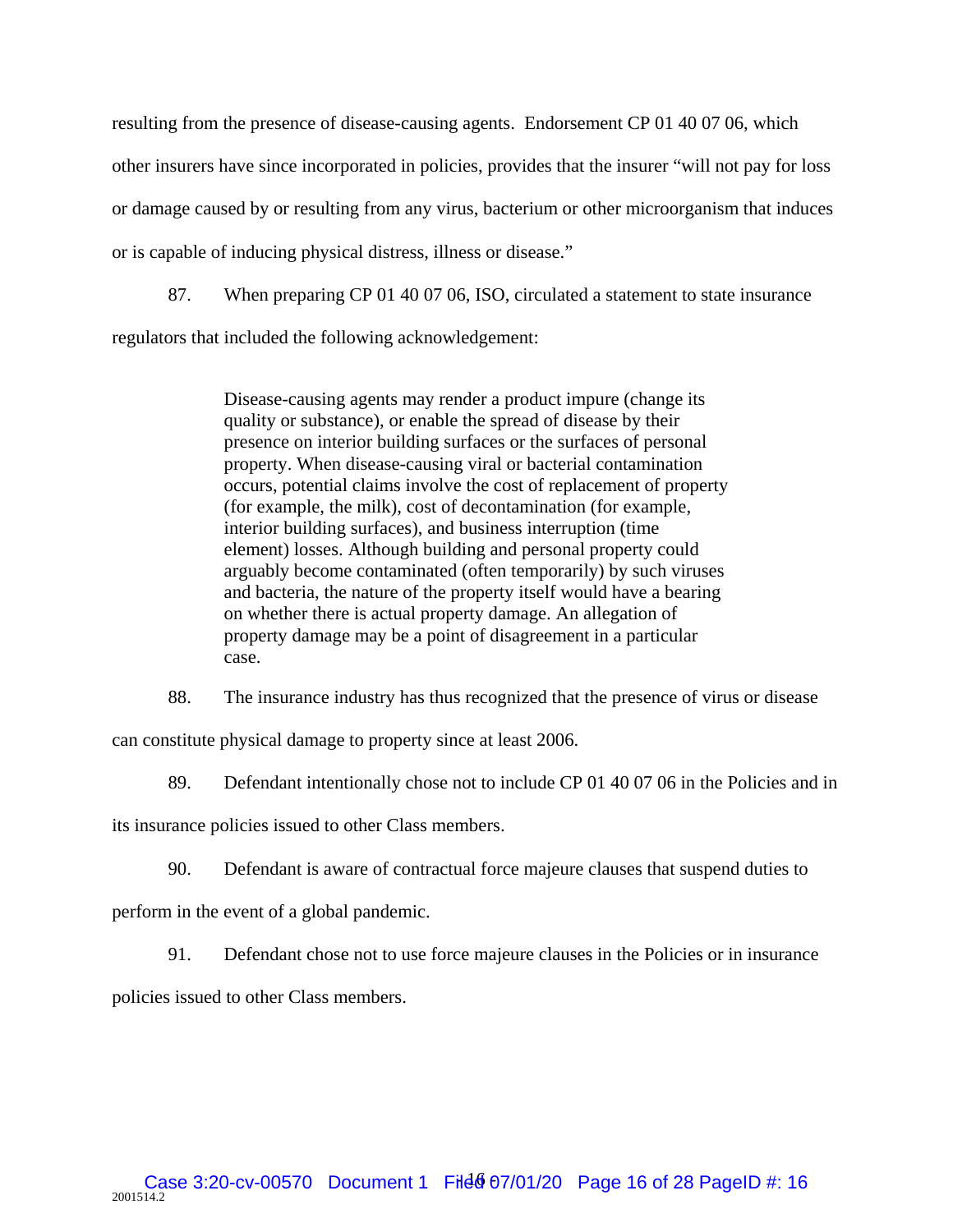### **E. Defendant's Denial of Plaintiffs' Insurance Claim**

92. The Restaurants requested insurance coverage from Defendant. These claims were assigned identifying numbers including (but not necessarily limited to) A00002572121, A00002572113, A00002572096, A00002572072, and A00002572085.

93. Defendant denied Plaintiffs' claims without any inspection or review of the Restaurants' physical locations or documents concerning their business activities in 2020.

94. Defendant has thereby waived any right to inspect those premises, deny coverage for any reason related to conditions at those locations, or raise any defense related to conditions at those locations or facts specific to the Restaurants.

95. The rapidity of Defendant's denial of Plaintiffs' claim, and their lack of consideration given to the specific details of the claim, indicate that Defendant could not have engaged in a good faith or reasonable investigation of the claims which included assessment of facts or issues relevant to the Restaurants.

96. Defendant accepted the premiums paid by the Restaurants with no intention of providing lost business income, physical damage, civil authority, or other applicable coverage for claims like those submitted by Plaintiffs and the proposed Class members and which were denied by Defendant.

97. Defendant's rejection of the Restaurants' claims was part of a policy by Defendant to limit its losses during this pandemic, notwithstanding that the Policies provide coverage for losses due to loss of functionality of property, loss of use of property, and from closure orders issued by civil authorities (among other coverage).

98. Although industry trade groups have argued that insurance companies do not have the funds to pay claims related to the Coronavirus and will require government assistance, the reality is that insurers are simply trying to minimize their exposure. "According to data from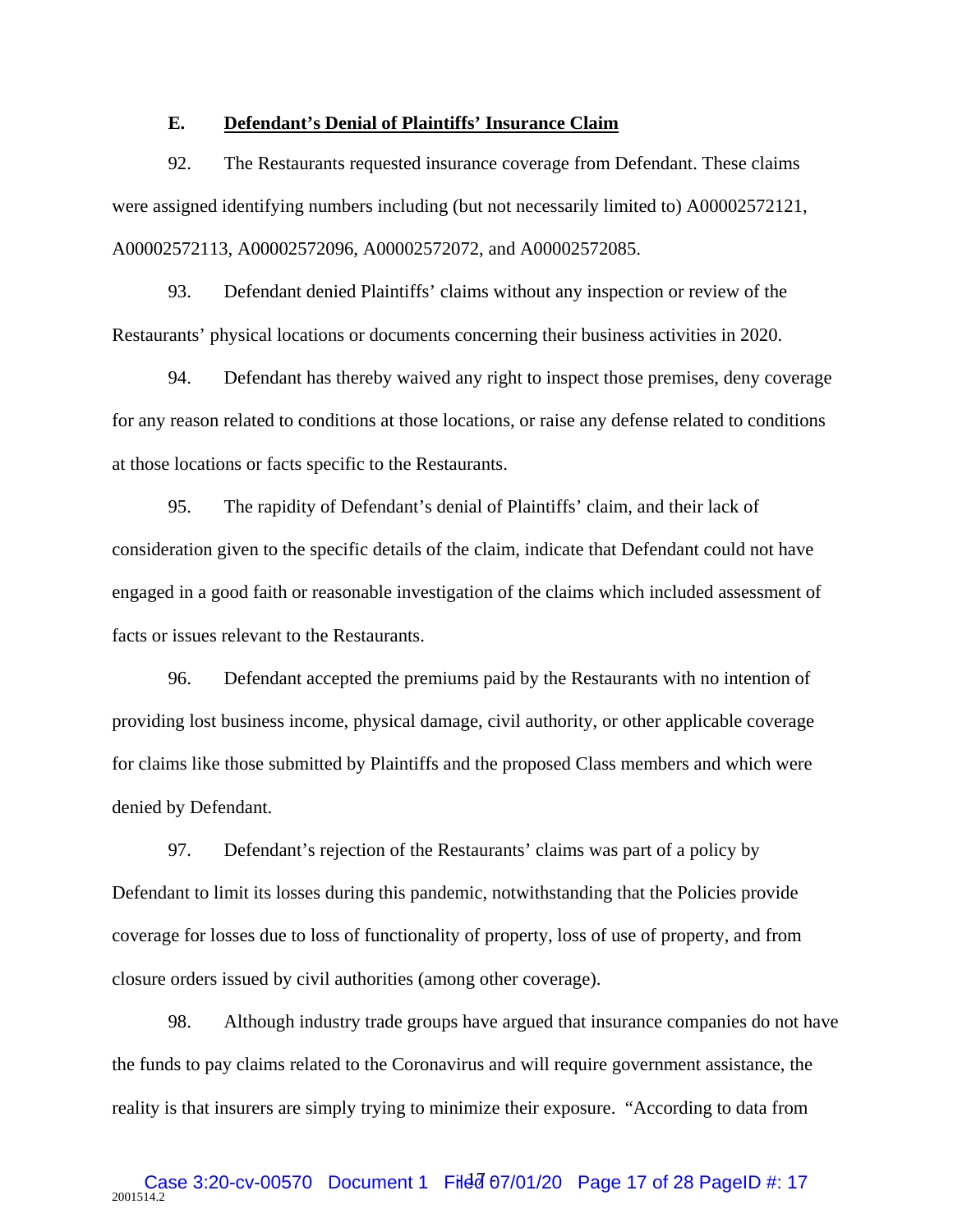ratings firm A.M. Best Co., the insurance industry as a whole has \$18.4 billion in net reserves for future payouts.<sup>15</sup>

99. Overall, Defendant itself has more than \$20 billion in assets and collects at least tens of millions of dollars per year in property insurance premiums.<sup>16</sup> Notwithstanding this, Defendant appears to be categorically denying claims brought by businesses ordered to close following the Coronavirus, including those brought by Plaintiffs and the proposed Class. This deliberate strategy and common policy, and the insurance industry's public requests for government assistance, suggest strongly that their true goal is minimizing payments by any means necessary.

100. Defendant's wrongful denials of the Plaintiffs' claims were not isolated incidents. Rather, on information and belief, Defendant has engaged in the same misconduct, alleged herein with respect to Plaintiffs, in connection with claims submitted by numerous of Defendant's insureds who have suffered losses related to the Coronavirus pandemic and submitted claims which were categorically denied.

101. Plaintiffs' claims and those of the proposed Class all arise from a single course of conduct by Defendant: its systematic and blanket refusal to provide any coverage for business losses related to the COVID-19 pandemic and the related actions taken by civil authorities to interrupt business operations.

1

<sup>&</sup>lt;sup>15</sup> Leslie Scism, "U.S. Businesses Gear Up for Legal Disputes With Insurers Over Coronavirus Claims," *Wall Street Journal* (March 6, 2020), *available at* https://www.wsj.com/articles/u-sbusinesses-gear-up-for-legal-disputes-with-insurers-over-coronavirus-claims-11583465668?mod=article\_inline (last accessed May 4, 2020).

<sup>&</sup>lt;sup>16</sup> http://ratings.ambest.com/companyprofile.aspx?ambnum=4283&URatingId=-1&bl=64&AltSrc=3&PPP=&AltNum=15734283&Ext\_User=152.138.7.4&Ext\_Misc=Company Profile:&Portal=0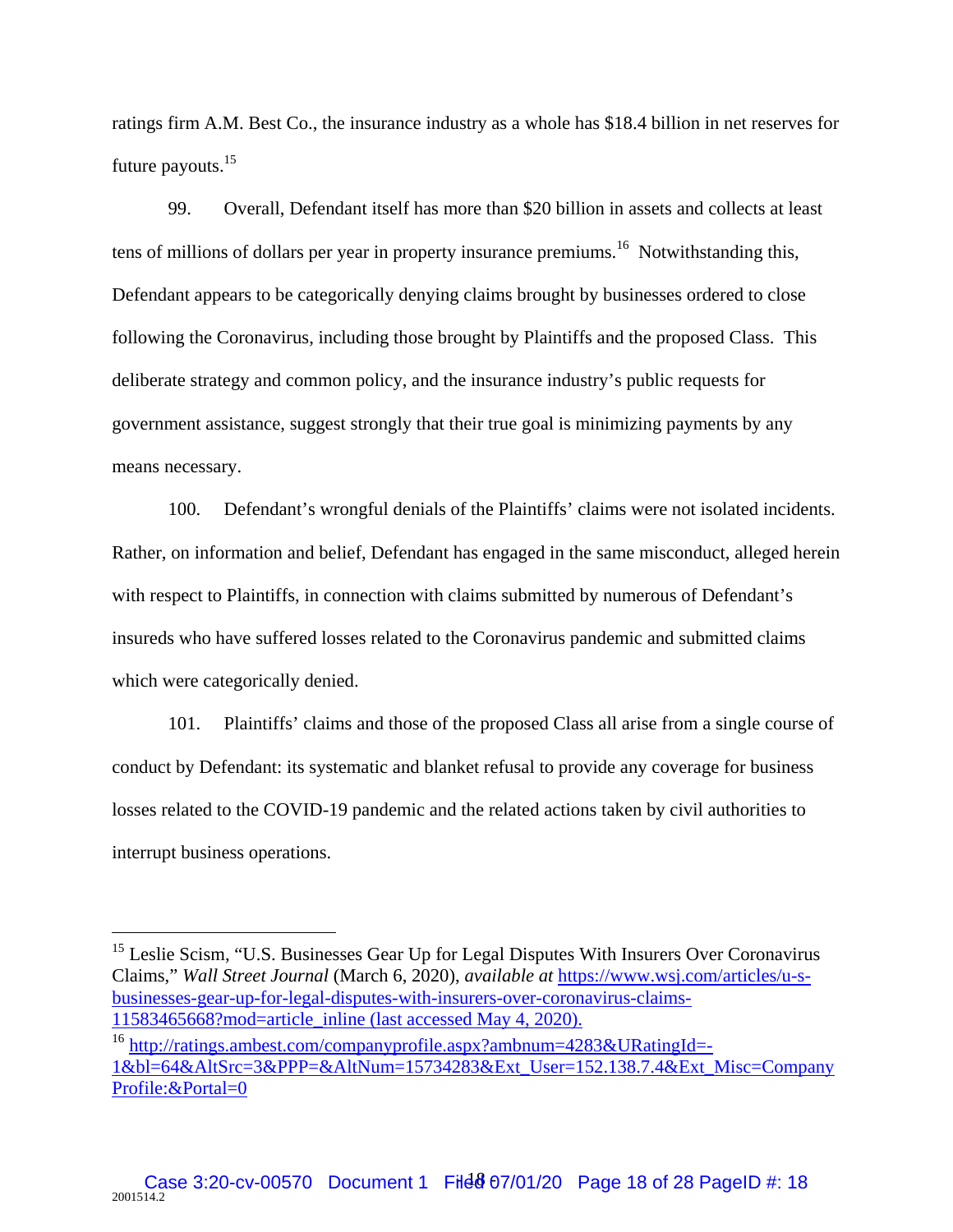102. Defendant's wrongful conduct alleged herein has caused significant damage and will continue to cause significant damage, to Plaintiffs and the other members of the proposed Class.

103. Defendant's categorical treatment, failure to investigate in good faith, and denial of Plaintiffs' and the Class members' claims appears to be part of a broader strategy being employed by the insurance industry generally, to broadly deny claims for business interruption coverage related to the Coronavirus pandemic, as has been widely reported by the media and resulted in numerous lawsuits brought by businesses against property insurance companies throughout the country.

## **V. CLASS ACTION ALLEGATIONS**

104. Pursuant to Federal Rules of Civil Procedure 23(a), (b)(2), and (b)(3), Plaintiffs

bring their claims (as further indicated below) on behalf of themselves and a "Class" defined as:

#### **Class**

All persons or entities in the United States (including its territories and the District of Columbia) who own an interest in a business that served food or drink on the premises and was insured by Defendant in March 2020, made (or attempted to make) a claim with Defendant arising from loss of income (or extra expense or other losses related to business interruption) at that business related to COVID-19, and did not receive coverage for that claim.

105. Excluded from the Class are Defendant and its subsidiaries and affiliates; all

persons who make a timely election to be excluded from the Class; governmental entities; and

the Judge to whom this case is assigned and his immediate family. Plaintiffs reserve the right to

revise the Class definitions based upon information learned through discovery or as otherwise

may be appropriate.

106. Pursuant to Federal Rule of Civil Procedure  $23(c)(4)$  and  $23(c)(5)$ , Plaintiffs seek

to represent any issue class or subclasses as Plaintiffs may propose and/or the Court may

designate at the time of class certification.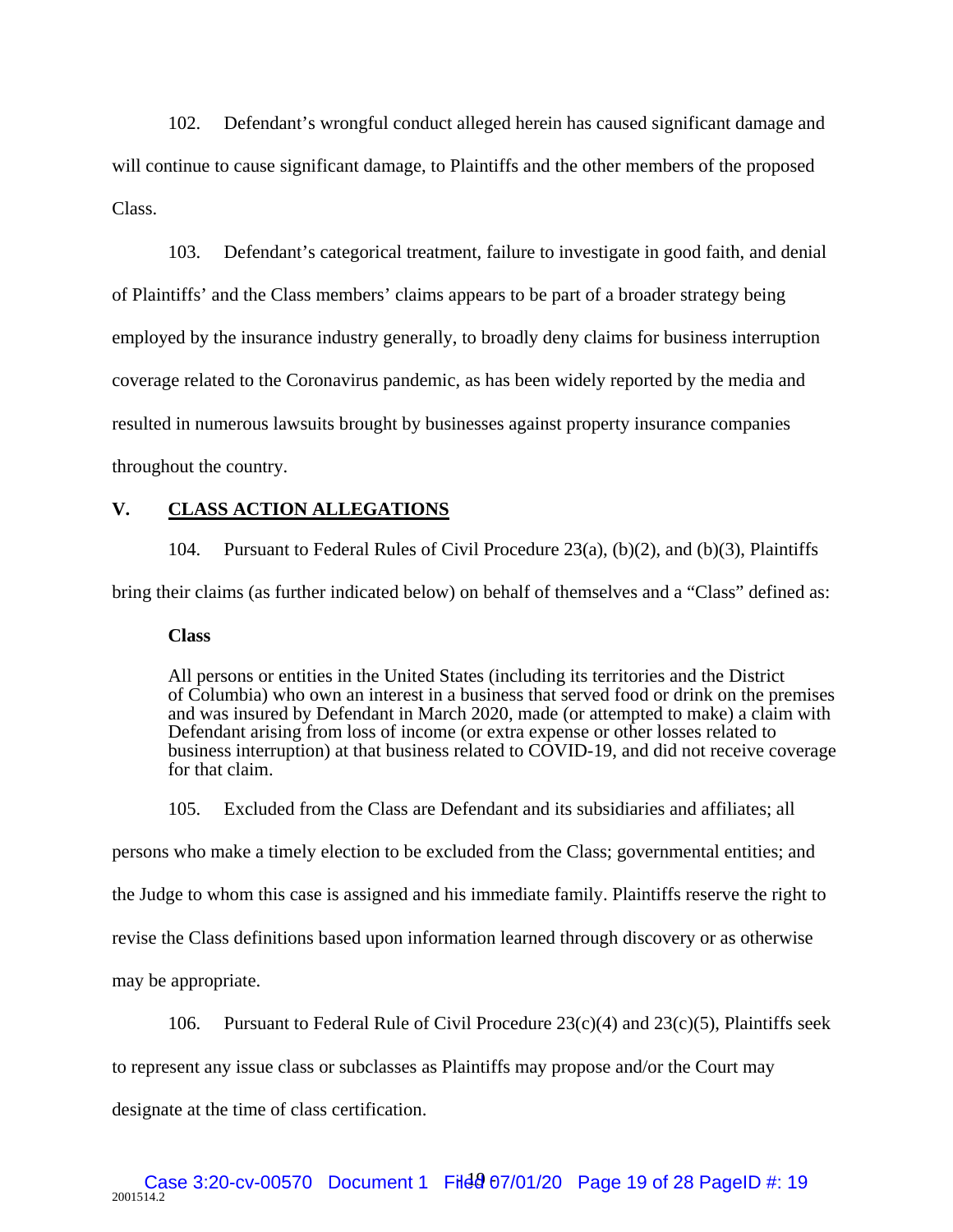107. **Numerosity: Rule 23(a)(1).** The Class is too numerous and dispersed for joinder of all Class members to be practicable. On information and belief, the Class consists of at least hundreds, if not thousands, of persons and entities. The precise number of Class members can be ascertained from Defendant's records. Class members may be notified of the pendency of this action by recognized, Court-approved notice dissemination methods, which may include U.S. mail, electronic mail, Internet postings, social media, and published notice.

108. **Commonality: Rules 23(a)(2)**. This action involves significant common questions of law and fact, including, but not limited to:

- a. Whether the insurance policies issued by Defendant to Plaintiffs and the Class are all-risk policies?
- b. Whether the actions of civil authorities taken in response to the presence or threat of COVID-19 interrupted businesses serving food or drink on the premises?
- c. Whether the actions of civil authorities taken in response to the presence or threat of COVID-19 prohibited access at businesses serving food or drink on the premises?
- d. Whether Defendant's Business Income coverage applies to an interruption of business caused by COVID-19 and/or related actions of civil authorities taken in response to the presence or threat of COVID-19;
- e. Whether Defendant's Civil Authority coverage applies to a loss of business income caused by the orders of local, municipal, city, county, and/or state or national governmental entities requiring the interruption of business during the outbreak of COVID-19 in the United States;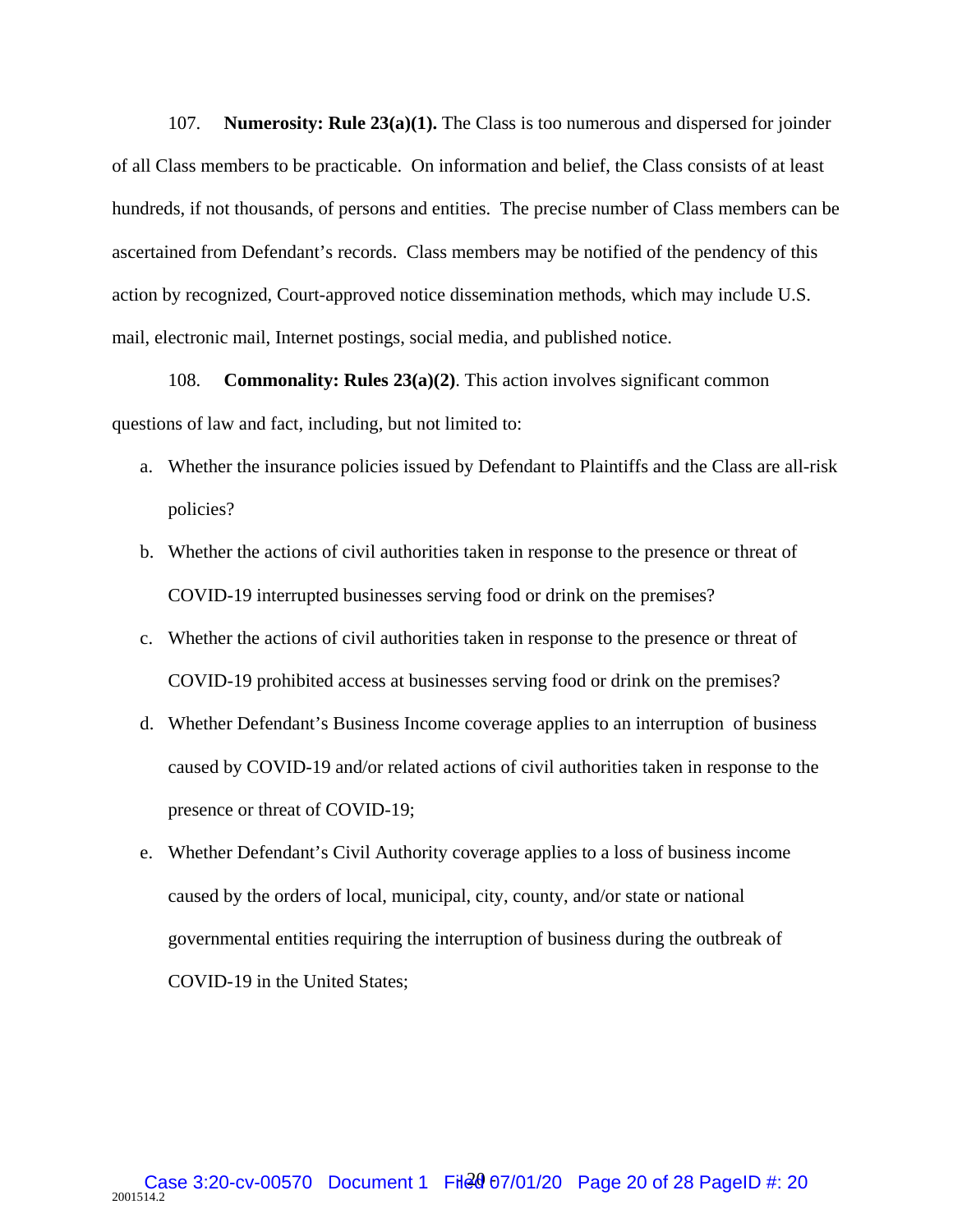- f. Whether blanket denials of all claims for business losses related to COVID-19 and/or the related actions of civil authorities taken in response to the presence or threat of COVID-19 breach Defendant's insurance contracts?
- g. Whether blanket denials of all claims for business losses related to COVID-19 and/or the related actions of civil authorities taken in response to the presence or threat of COVID-19 are an unfair business practice?
- h. Whether blanket denials of all claims for business losses related to COVID-19 and/or the related actions of civil authorities taken in response to the presence or threat of COVID-19 are a deceptive fraudulent business practice?
- i. Whether blanket denials of all claims for business losses related to COVID-19 and/or the related actions of civil authorities taken in response to the presence or threat of COVID-19 are an unlawful business practice?
- j. Whether Plaintiffs and the Class members are entitled to a declaratory judgment as to the meaning of their policies?

109. *Typicality: Rule 23(a)(3).* Plaintiffs' claims are typical of the claims of the Class members whom they seek to represent. Plaintiffs and all Class members purchased insurance coverage from Defendant that included coverage for business interruption and all had claims denied pursuant to Defendant's misconduct alleged herein. Plaintiffs' claims are based upon the same legal theories as the claims of the other Class members.

110. *Adequacy: Rule 23(a)(4).* Plaintiffs will fairly and adequately represent and protect the interests of the Class members. Plaintiffs have retained counsel competent and experienced in complex class action litigation, including insurance coverage and other consumer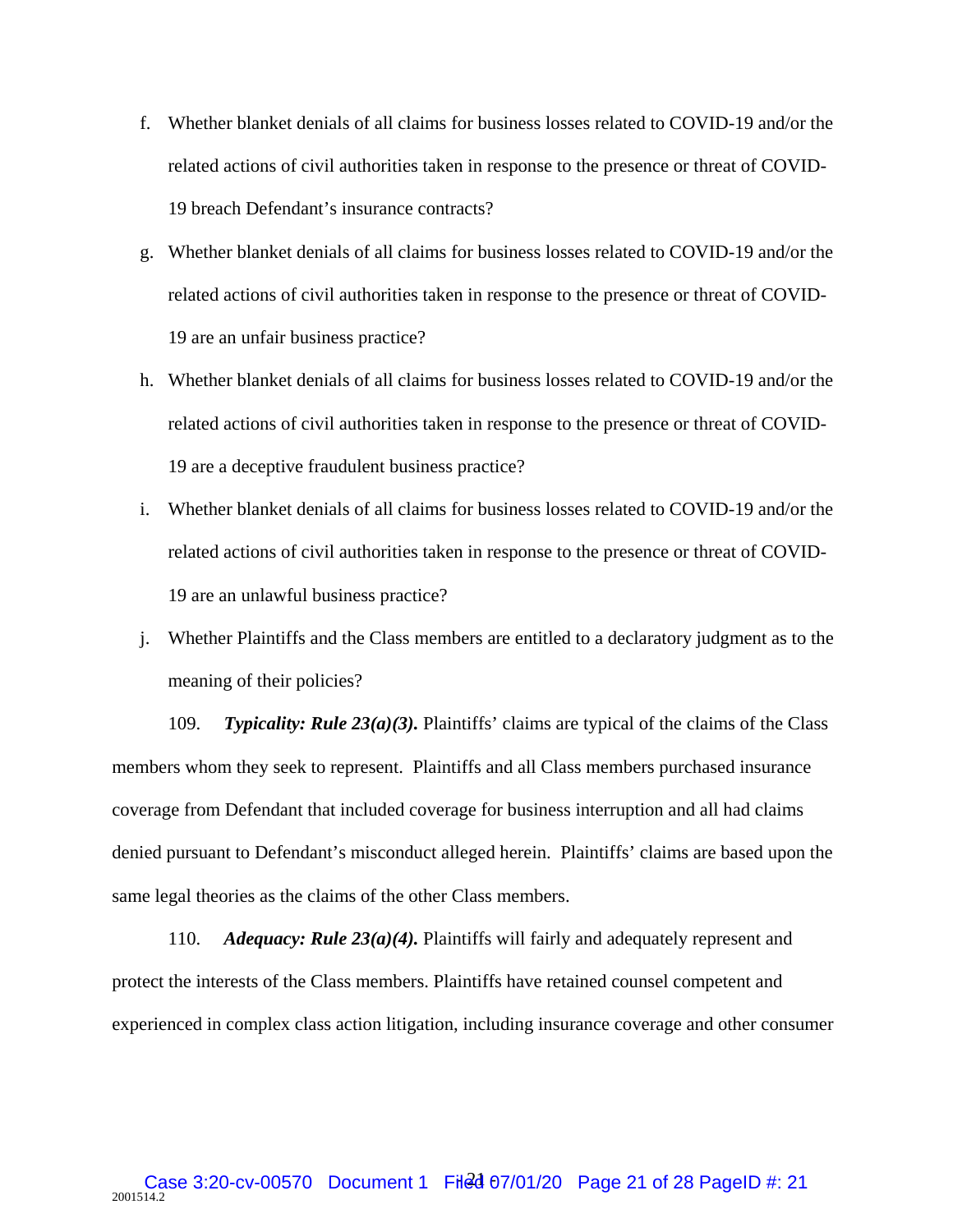protection litigation. Plaintiffs intend to prosecute this action vigorously. Neither Plaintiffs nor their counsel have interests that conflict with the interests of the other Class members.

111. *Rule 23(b)(2).* Defendant has acted or refused to act on grounds generally applicable to Plaintiffs and the other members of the Class, thereby making appropriate final injunctive relief and declaratory relief, as described below, with respect to the Class as a whole.

112. *Rule 23(b)(3).* Common questions of law and fact will predominate over any questions, if any, affecting only individual class members, and a class action is the superior method for fair and efficient adjudication of the controversy. The damages or other financial detriment suffered by Plaintiffs and the other Class members are relatively small compared to the burden and expense that would be required to individually litigate their claims against Defendant, so it would be impracticable for members of the Class to individually seek redress for Defendant's wrongful conduct.

113. Even if Class members could afford individual litigation, the court system could not. Individualized litigation creates a potential for inconsistent or contradictory judgments, and increases the delay and expense to all parties and the court system. By contrast, the class action device presents far fewer management difficulties and provides the benefits of single adjudication, economies of scale, and comprehensive supervision by a single court.

#### **VI. CAUSES OF ACTION**

# **FIRST CAUSE OF ACTION Breach of Contract**

#### **(On Behalf of Plaintiffs and the Class)**

114. Plaintiffs re-allege and incorporate by reference into this cause of action all allegations set forth in paragraphs 1–113 of this Complaint.

115. Plaintiffs bring this cause of action on behalf of themselves and the proposed

Class.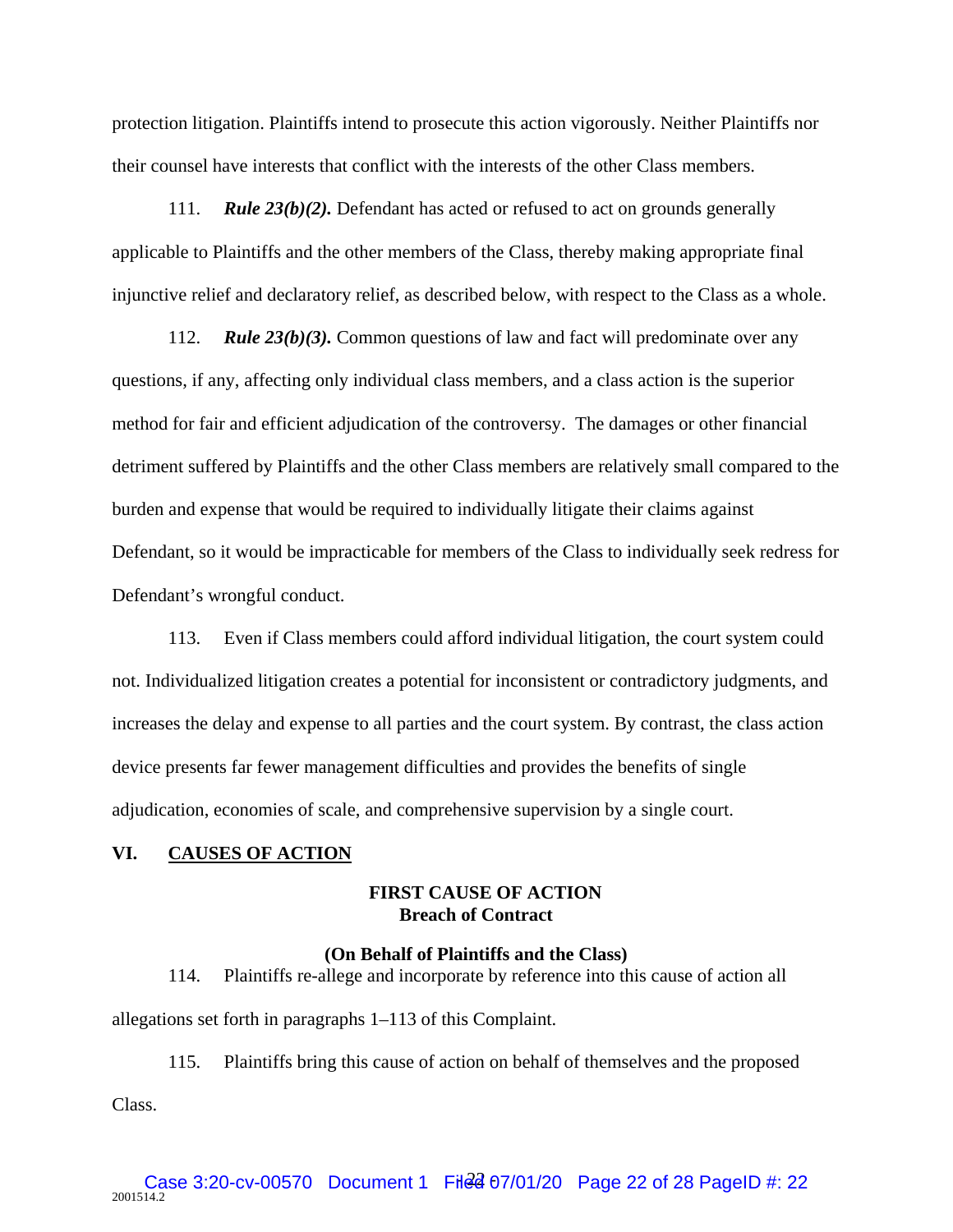116. At all times relevant herein, Plaintiffs and the Class have paid all premiums and fulfilled or performed all obligations they have to Defendant, including those under all relevant insurance policies described in this complaint.

117. Defendant had contractual duties to provide Plaintiffs and the Class with insurance coverage, as alleged herein.

118. By its conduct alleged herein, including denying Plaintiffs' and the Class members' insurance claims and refusing to perform under the contract, Defendant breached those duties.

119. As a result of Defendant's breaches, Plaintiffs and the Class have been damaged in the amount of coverage to which they are entitled their insurance agreements, the premiums they paid, and in an amount to be proved at trial. Plaintiffs seek compensatory damages with interest thereon for themselves and the Class members.

120. Plaintiffs attempted to mitigate their loss of income but were unable to. Prior to the closures, Plaintiffs did not provide delivery service or meaningful takeout service. In an effort to mitigate their lost income, several Plaintiffs offered takeout service beginning in middle and later April, 2020. These efforts have produced extremely modest amounts of income which are not remotely comparable to 2019 income during the same period and are insufficient to meet mounting expenses. All Restaurants have re-opened with limitations under the orders and continue to earn fractions of prior income.

### **SECOND CAUSE OF ACTION Breach of Covenant of Good Faith and Fair Dealing**

**(On Behalf of Plaintiffs and the Class)** 

121. Plaintiffs re-allege and incorporate by reference into this cause of action all

allegations set forth in paragraphs 1–113 of this Complaint.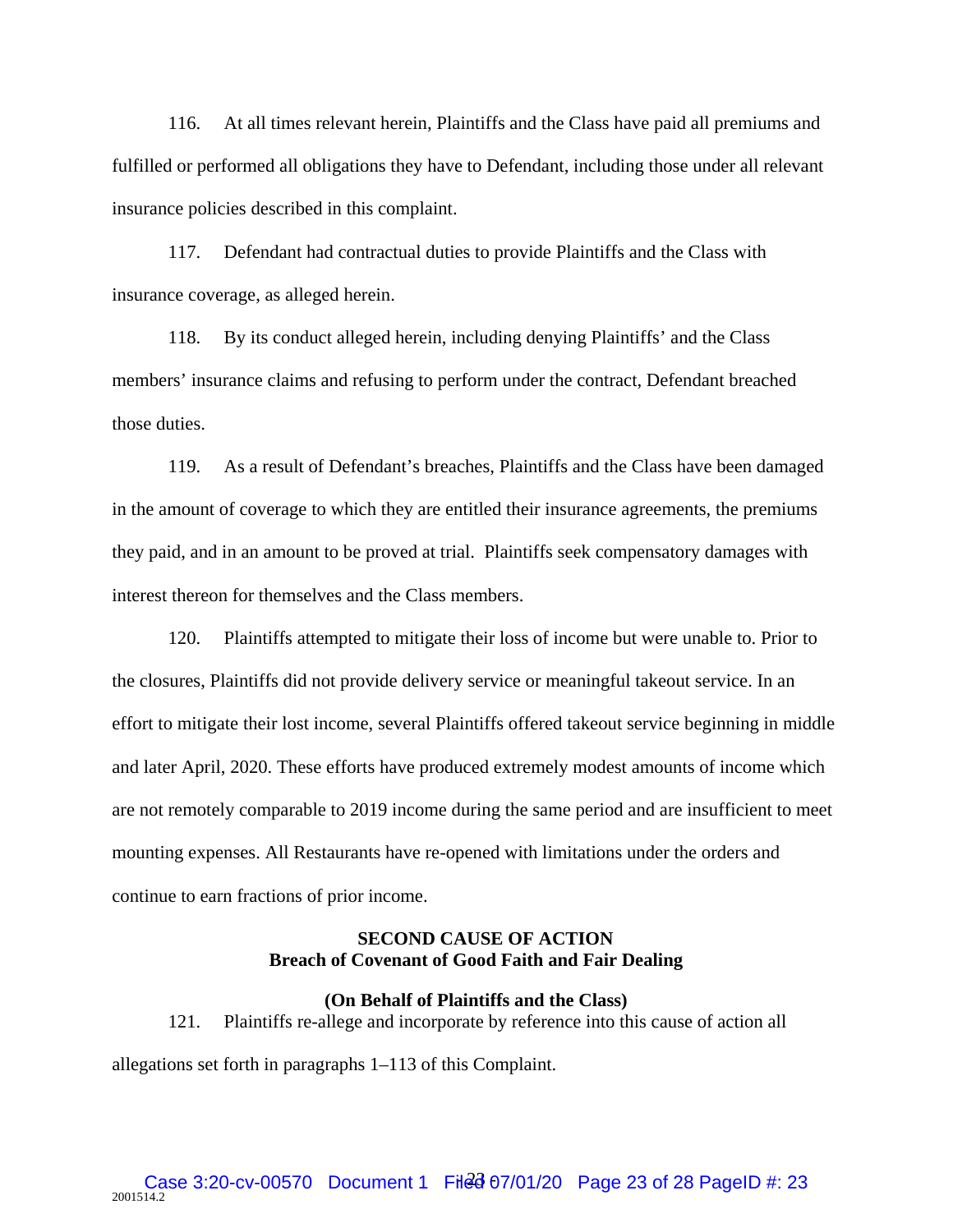122. Plaintiffs bring this cause of action on behalf of themselves and the proposed Class.

123. When Defendant entered its agreements with Plaintiffs and the Class, and with an successive amendments thereto, Defendant undertook and were bound to covenants implied by law that they would deal fairly and in good faith with Plaintiffs and the Class, and not engage in any acts, conduct, or omissions that would diminish the rights and benefits due Plaintiffs and the Class or defeat the reasonable expectations of Plaintiffs and the Class under the their agreements with Defendant.

124. By its conduct alleged herein, Defendant breached the implied covenant of good faith and fair dealing arising out of its agreements with Plaintiffs and the Class including but not limited to by: (a) unreasonably and in bad faith denying Plaintiffs and the Class members insurance coverage to which they are entitled; (b) failing and refusing to perform a fair, objective, good faith, and thorough investigation of the claim; (c) asserting coverage defenses that were legally and/or factually invalid and thereby delaying resolution of Plaintiffs' and the Class members' claims; and (d) placing unduly restrictive interpretations on the terms of its insurance policies for the purpose of denying coverage due.

125. In committing its breaches, Defendant has acted with malice, shown a reckless and outrageous indifference to a highly unreasonable risk of harm, and acted with a conscious indifference to Plaintiff's and the Class members' rights and welfare, thereby entitling Plaintiffs and the Class members to punitive and exemplary damages against the Defendant. As a direct and proximate result of the above-referenced breach, Plaintiffs have had to retain attorneys to enforce their rights, and those of the proposed Class, to the insurance coverage to which they are entitled and have thereby been injured and damaged.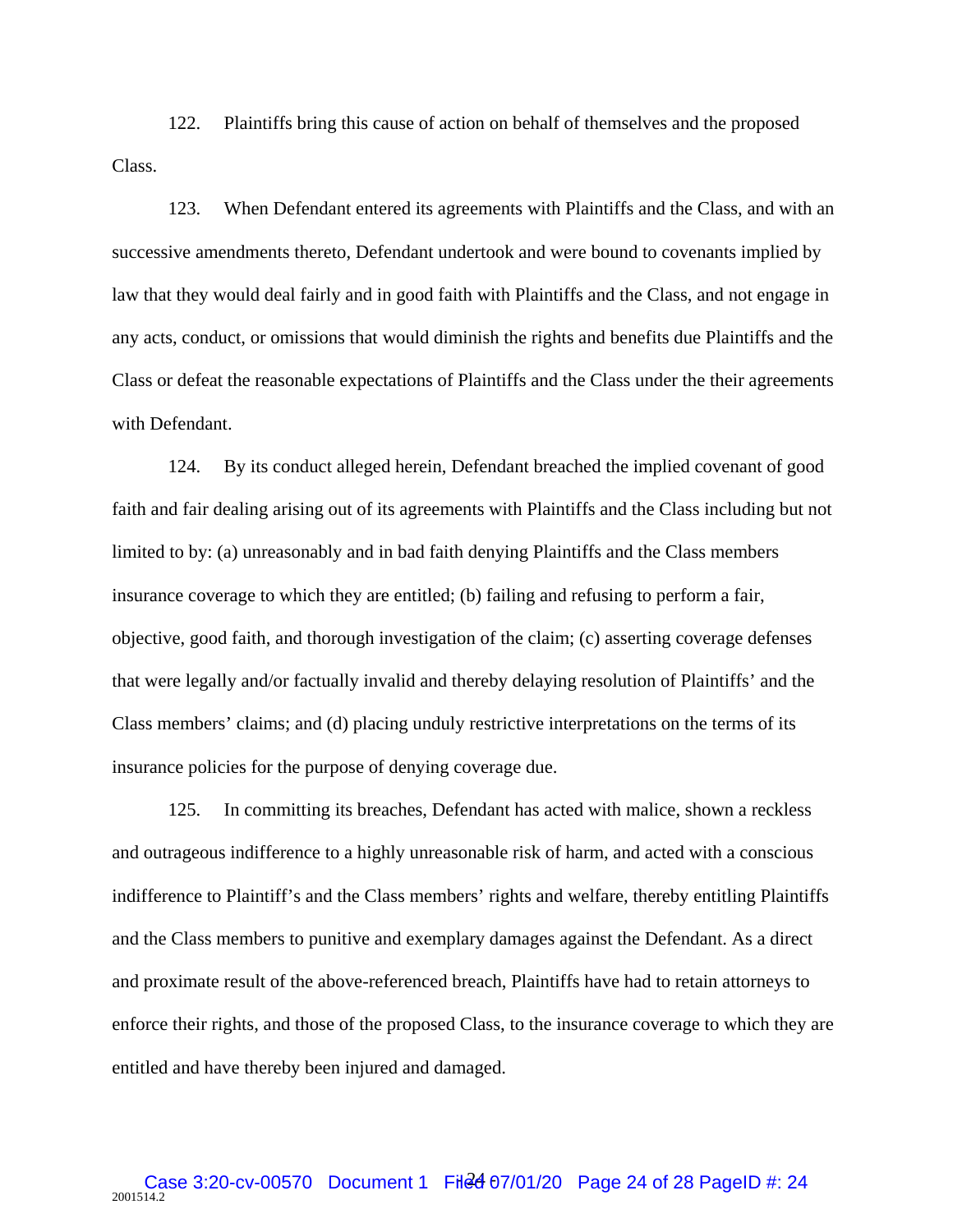126. Plaintiffs, therefore, are entitled to recover and seek in connection with this Cause of Action, for themselves and the Class: (a) an award of general damages and other monetary damages, including all foreseeable consequential and incidental damages for diminution in value, loss of use, and other incidental damages and out-of-pocket expenses, plus interest, in an amount to be determined at trial; (b) punitive and exemplary damages in an amount to be determined at trial; (c) costs of suit; and (d) reasonable attorney's fees in connection with this action.

### **THIRD CAUSE OF ACTION Declaratory Relief**

#### **(On Behalf of Plaintiffs and the Class)**

127. Plaintiffs re-allege and incorporate by reference into this cause of action all allegations set forth in paragraphs 1–113 of this Complaint.

128. Plaintiffs bring this cause of action on behalf of themselves and the proposed Class.

129. The Court may declare rights, duties, statuses, and other legal relations, regardless of whether further relief is or could be claimed.

130. An actual controversy has arisen between Plaintiffs and the Class and Defendant as to their respective rights and duties under Plaintiffs' and the Class members' insurance policies.

131. Resolution of the parties' respective rights and duties under Plaintiffs' and the Class members' insurance policies by declaration of the Court is necessary, as there exists no adequate remedy at law.

132. Plaintiffs allege and contend, with respect to Plaintiffs' and the Class members' Civil Authority coverage, that the above-described orders trigger that coverage because (a) they are orders of a civil authority, (b) the orders specifically prohibit access to the premises in question, including prohibiting potential on-premises customers and workers from accessing the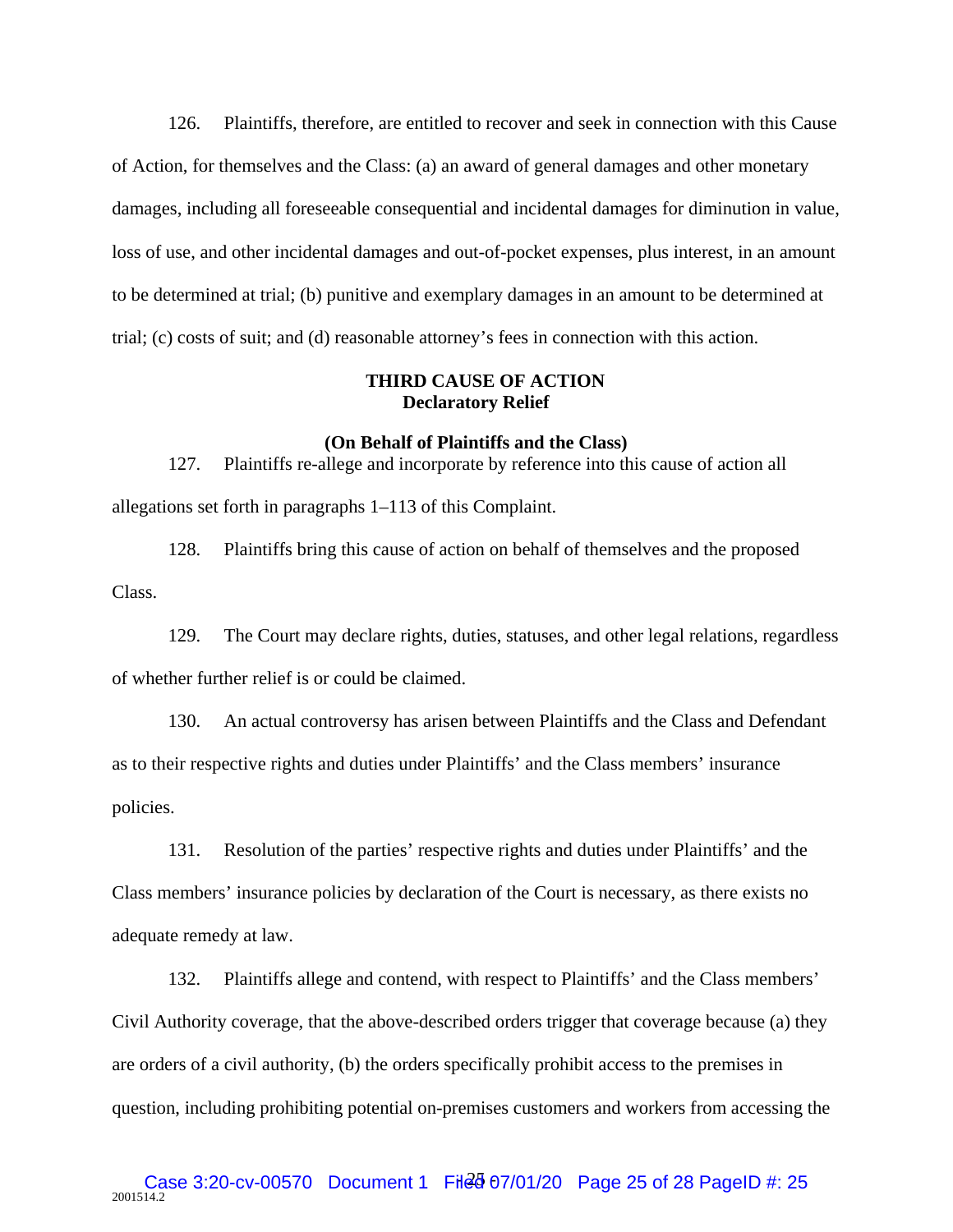premises in question, (c) such access prohibition has been continuous and ongoing since the orders were issued, such that the prohibited access has not subsequently been permitted, (d) the orders prohibit access as the direct result of direct physical loss of or damage to property, other than at the premises in question, caused by or resulting from a Covered Cause of Loss (e) no coverage exclusions or limitations apply to exclude or limit coverage, (f) Plaintiffs and the Class have suffered actual and covered loss of Business Income in an amount to be determined at trial, and (g) coverage should begin as of dates to be determined at trial.

133. Plaintiffs allege and contend that Plaintiffs' and the Class members' Lost Business Income Coverage is triggered because (a) Plaintiffs and the Class members have sustained actual loss of Business Income due to the closure of their businesses, (b) said closure constitutes a necessary interruption of their operations under their insurance policies, (c) this interruption has been and is caused by direct physical loss of or physical damage to property at the premises in question, including personal property in the open (or in a vehicle) within 1,000 feet of the premises in question, due to the presence of Coronavirus, (d) the presence of Coronavirus is a Covered Cause of Loss, and (e) some or all of the periods of the Plaintiffs' and Class members' closures are within the period of restoration under their insurance policies.

134. Plaintiffs allege and contend that Defendant wrongly denied coverage with respect to all the foregoing provisions, as to Plaintiffs and the Class.

135. Upon information and belief, Plaintiffs allege that Defendant dispute and deny each of Plaintiffs' contentions set forth in this Cause of Action.

136. Plaintiffs, therefore, seek a declaratory judgment, on behalf of themselves and the Class, regarding each of the contentions set forth in this Cause of Action. A declaratory judgment determining that Plaintiffs and the Class are due coverage under their insurance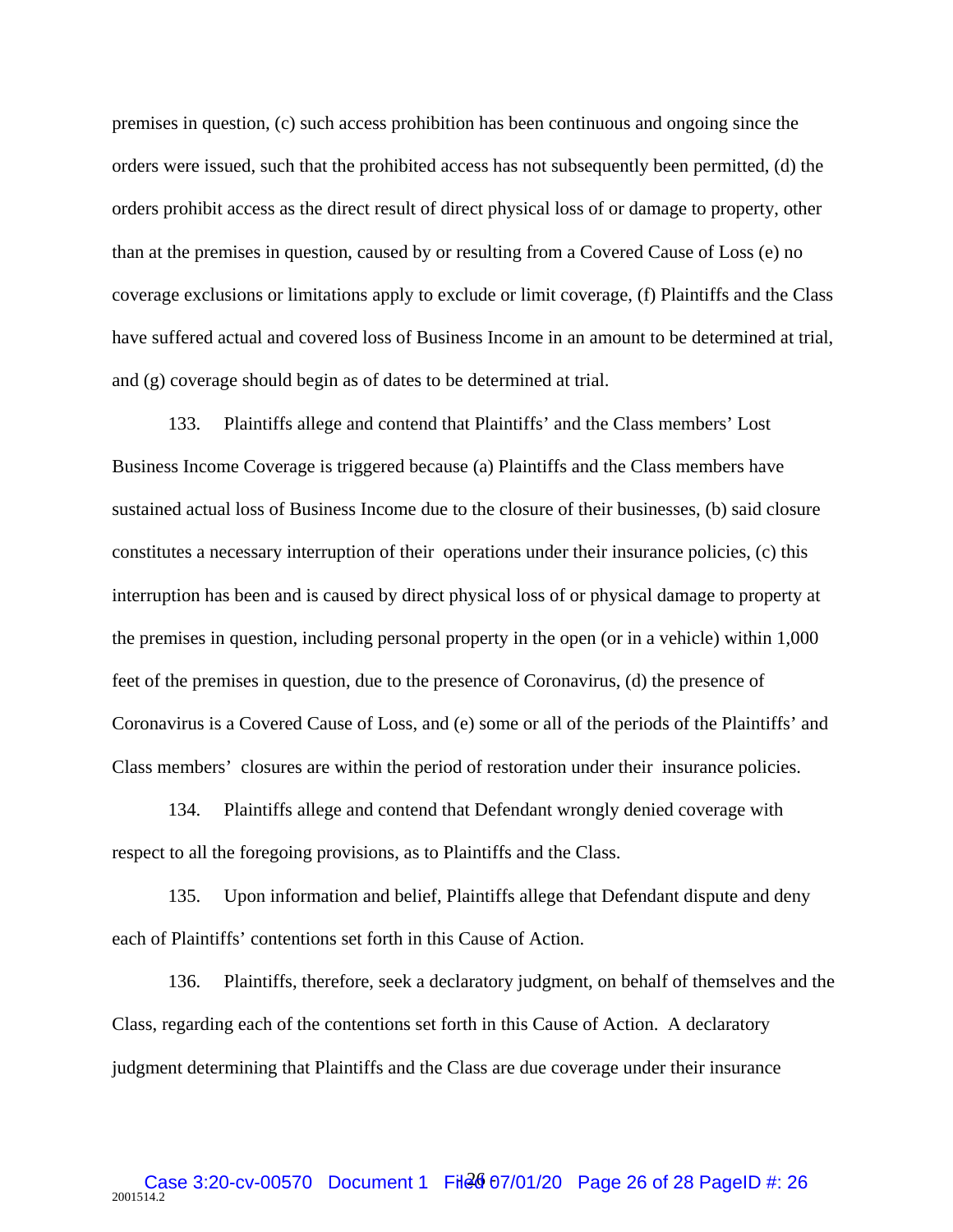policies, as set forth above, will help to ensure the survival of these businesses during this prolonged closure made necessary by the orders and by the presence of Coronavirus around the businesses during this global pandemic.

# **VII. PRAYER FOR RELIEF**

WHEREFORE, Plaintiffs, on behalf of themselves and the Class, pray for judgment in their favor and against Defendant, as follows:

- a. For a declaration adopting each of Plaintiffs' contentions set forth in the above Cause of Action for Declaratory Relief;
- b. For injunctive relief enjoining and restraining Defendant's unlawful and/or deceptive conduct as alleged herein, including but not limited to its wrongful denials of coverage under Plaintiffs' and the Class' insurance policies;
- c. For specific performance of the insurance policies;
- d. For general and compensatory damages, restitution, and disgorgement, in an amount to be determined at trial;
- e. For exemplary and punitive damages in an amount to be determined at trial;
- f. For costs of suit;
- g. For reasonable attorney's fees incurred in this action pursuant to statute, or as otherwise recoverable;
- h. For pre judgment and post-judgment interest; and
- i. For such other relief as the Court may deem proper.

### **VIII. JURY TRIAL DEMAND**

Plaintiffs demand a trial by jury.